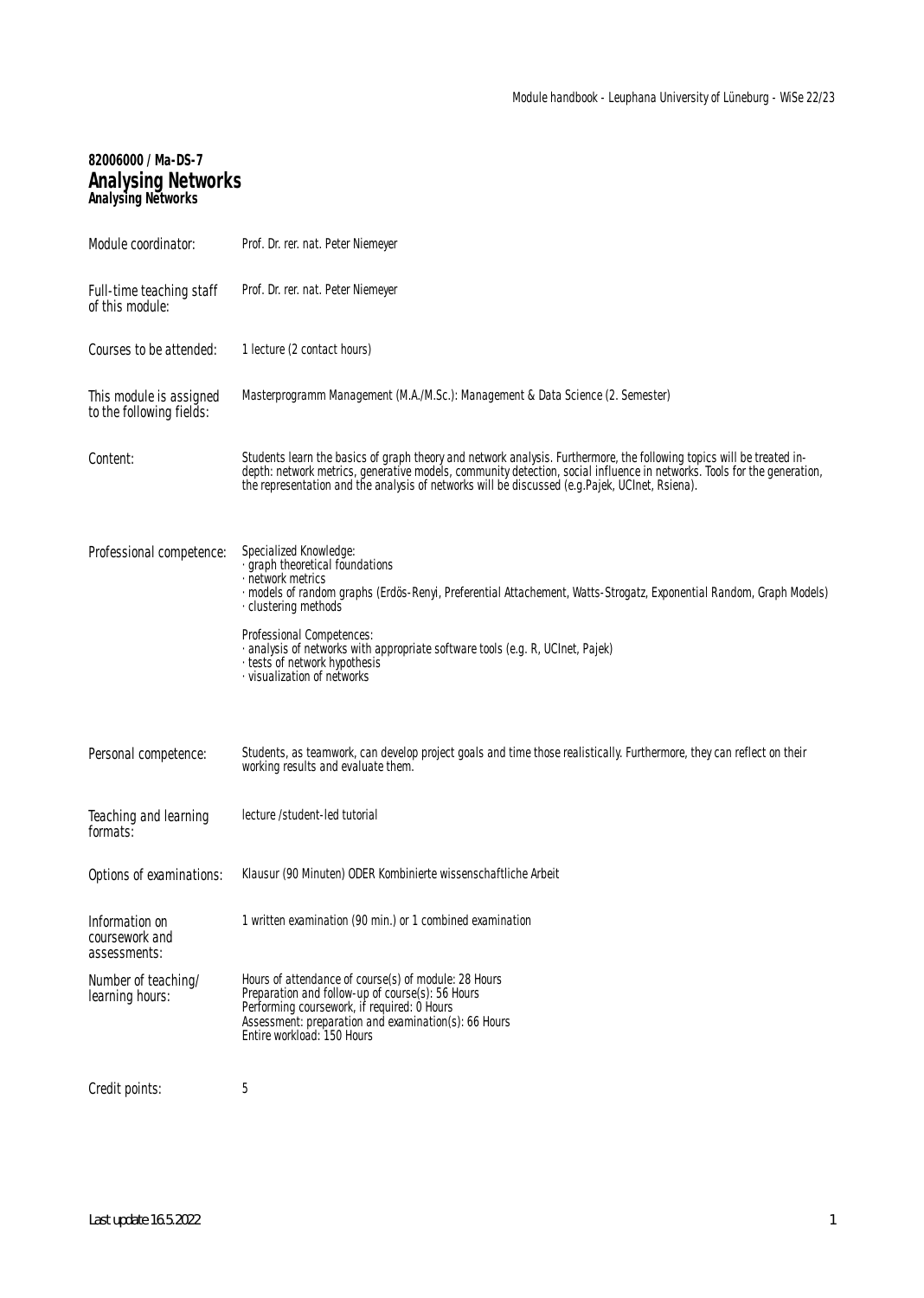Duration and frequency of offer: Duration: 1 semester Frequency: once a year, in the summer term

Recommended prior knowledge:

not specified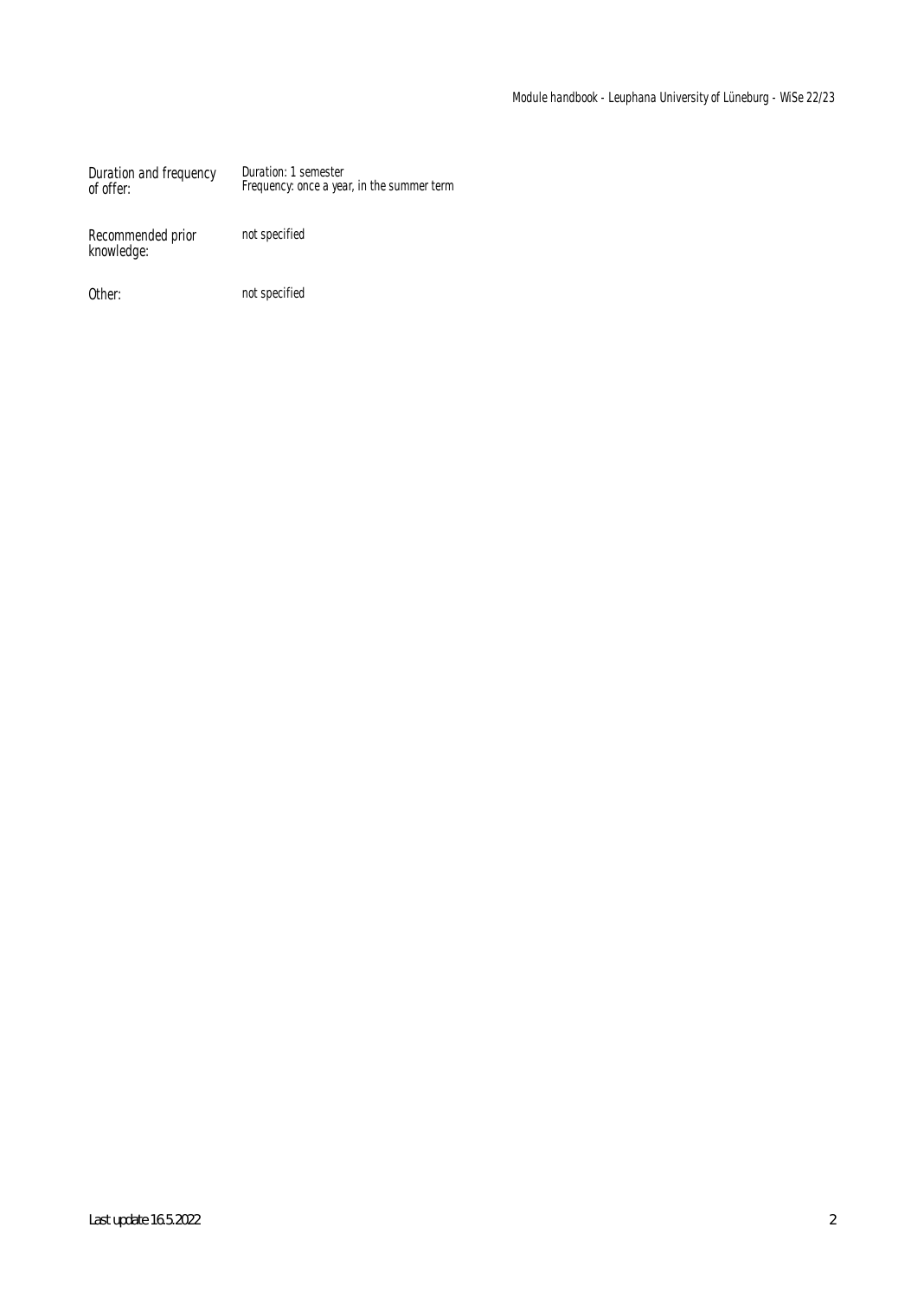### **82014000 / Ma-DS-3 Applied Statistical Data Analysis Applied Statistical Data Analysis**

| Module coordinator:                                 | Prof. Dr. Henrik von Wehrden                                                                                                                                                                                                                                                                                                             |
|-----------------------------------------------------|------------------------------------------------------------------------------------------------------------------------------------------------------------------------------------------------------------------------------------------------------------------------------------------------------------------------------------------|
| Full-time teaching staff<br>of this module:         | Prof. Dr. Henrik von Wehrden                                                                                                                                                                                                                                                                                                             |
| Courses to be attended:                             | 1 lecture (2 contact hours) and 1 exercise (2 contact hours)                                                                                                                                                                                                                                                                             |
| This module is assigned<br>to the following fields: | Masterprogramm Management (M.A./M.Sc.): Management & Data Science (1. Semester)                                                                                                                                                                                                                                                          |
| Content:                                            | The module introduces available software tools with regard to the topic "Big Data". The focus is set on R. After<br>introducing the programming language R, the students learn how to create loops and functions as well as data<br>management instructions. The course closes with data instructions for data mining and visualization. |
| Professional competence:                            | Basics in Big Data software, especially R.<br>Learning relevant instructions in R and knowledge of Big Data analysis in R.                                                                                                                                                                                                               |
|                                                     | Methodological competence<br>Fundamentals in data editing and analysis.                                                                                                                                                                                                                                                                  |
| Personal competence:                                | Learning how to create own instructions (e.g. functions) and research in R regarding new analysis steps.                                                                                                                                                                                                                                 |
| Teaching and learning<br>formats:                   | Lecture and exercise                                                                                                                                                                                                                                                                                                                     |
| Options of examinations:                            | Klausur (90 Minuten) ODER Kombinierte wissenschaftliche Arbeit                                                                                                                                                                                                                                                                           |
| Information on<br>coursework and<br>assessments:    | 1 written examination (90 min.) or 1 combined examination                                                                                                                                                                                                                                                                                |
| Number of teaching/<br>learning hours:              | Hours of attendance of course(s) of module: 56 Hours<br>Preparation and follow-up of course(s): 28 Hours<br>Performing coursework, if required: 0 Hours<br>Assessment: preparation and examination(s): 66 Hours<br>Entire workload: 150 Hours                                                                                            |
| Credit points:                                      | 5                                                                                                                                                                                                                                                                                                                                        |
| Duration and frequency<br>of offer:                 | Duration: 1 semester<br>Frequency: once a year, in the winter term                                                                                                                                                                                                                                                                       |
| Recommended prior<br>knowledge:                     | Skills in R, basics in statistics                                                                                                                                                                                                                                                                                                        |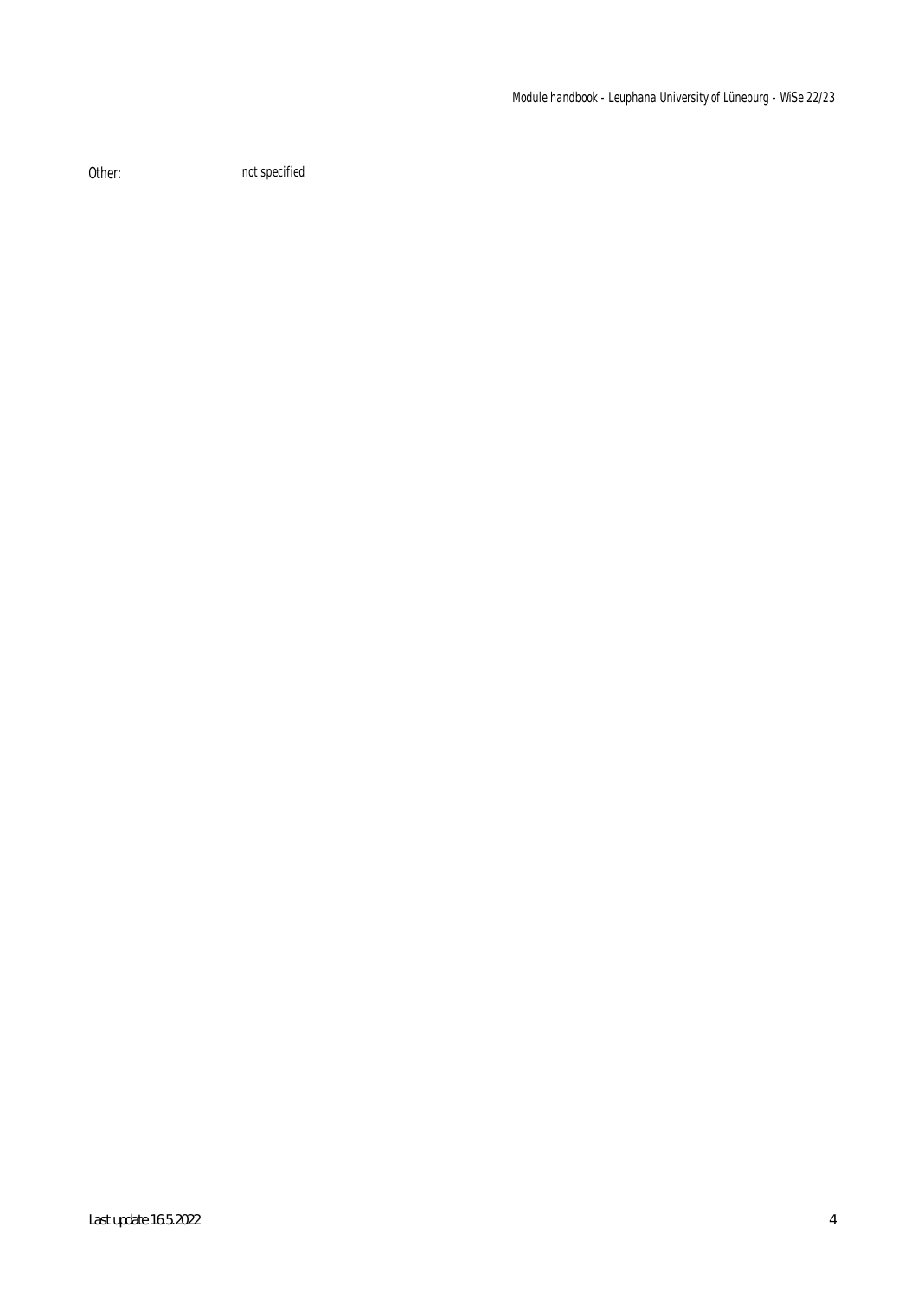| 82003000 / Ma-DS-4<br>Data Economy<br><b>Data Economy</b> |                                                                                                                                                                                                                                                                                                                                                                                                                                                           |
|-----------------------------------------------------------|-----------------------------------------------------------------------------------------------------------------------------------------------------------------------------------------------------------------------------------------------------------------------------------------------------------------------------------------------------------------------------------------------------------------------------------------------------------|
| Module coordinator:                                       | Prof. Dr. Paul Drews                                                                                                                                                                                                                                                                                                                                                                                                                                      |
| Full-time teaching staff<br>of this module:               | Prof. Dr. Paul Drews                                                                                                                                                                                                                                                                                                                                                                                                                                      |
| Courses to be attended:                                   | 1 lecture (2 contact hours)                                                                                                                                                                                                                                                                                                                                                                                                                               |
| This module is assigned<br>to the following fields:       | Masterprogramm Management (M.A./M.Sc.): Management & Data Science (1. Semester)                                                                                                                                                                                                                                                                                                                                                                           |
| Content:                                                  | The module deals with basics in data economy. The topics comprise: data repositories, data valuation by different<br>stakeholder groups, data quality management, e-business and digital business models, open data initiatives as well as<br>knowledge co-creation. A crucial topic is utilizing data by algorithms and technologies of data science in enterprises and<br>the accompanying transformation of enterprises, business models and branches. |
| Professional competence:                                  | The students acquire a good knowledge in the implementation of methods and technologies of data sciences in different<br>business contexts and branches as well as methods to evaluate und manage business data. They learn how to analyse<br>business models in a systematic way and how to further develop those by using data science methods and technologies.                                                                                        |
| Personal competence:                                      | The students are able to gather the economic and social dimensions of data-driven business models and to reflect them<br>in multiple perspectives. They deepen their team working skills in producing results, writing them down and presenting<br>them cooperatively.                                                                                                                                                                                    |
| Teaching and learning<br>formats:                         | Lecture and project (groupwork)                                                                                                                                                                                                                                                                                                                                                                                                                           |
| Options of examinations:                                  | Klausur (90 Minuten) ODER Kombinierte wissenschaftliche Arbeit                                                                                                                                                                                                                                                                                                                                                                                            |
| Information on<br>coursework and<br>assessments:          | 1 written examination (90 min.) or 1 combined examination                                                                                                                                                                                                                                                                                                                                                                                                 |
| Number of teaching/<br>learning hours:                    | Hours of attendance of course(s) of module: 28 Hours<br>Preparation and follow-up of course(s): 56 Hours<br>Performing coursework, if required: 0 Hours<br>Assessment: preparation and examination(s): 66 Hours<br>Entire workload: 150 Hours                                                                                                                                                                                                             |
| Credit points:                                            | 5                                                                                                                                                                                                                                                                                                                                                                                                                                                         |
| Duration and frequency<br>of offer:                       | Duration: 1 semester<br>Frequency: once a year, in the winter term                                                                                                                                                                                                                                                                                                                                                                                        |
| Recommended prior<br>knowledge:                           | not specified                                                                                                                                                                                                                                                                                                                                                                                                                                             |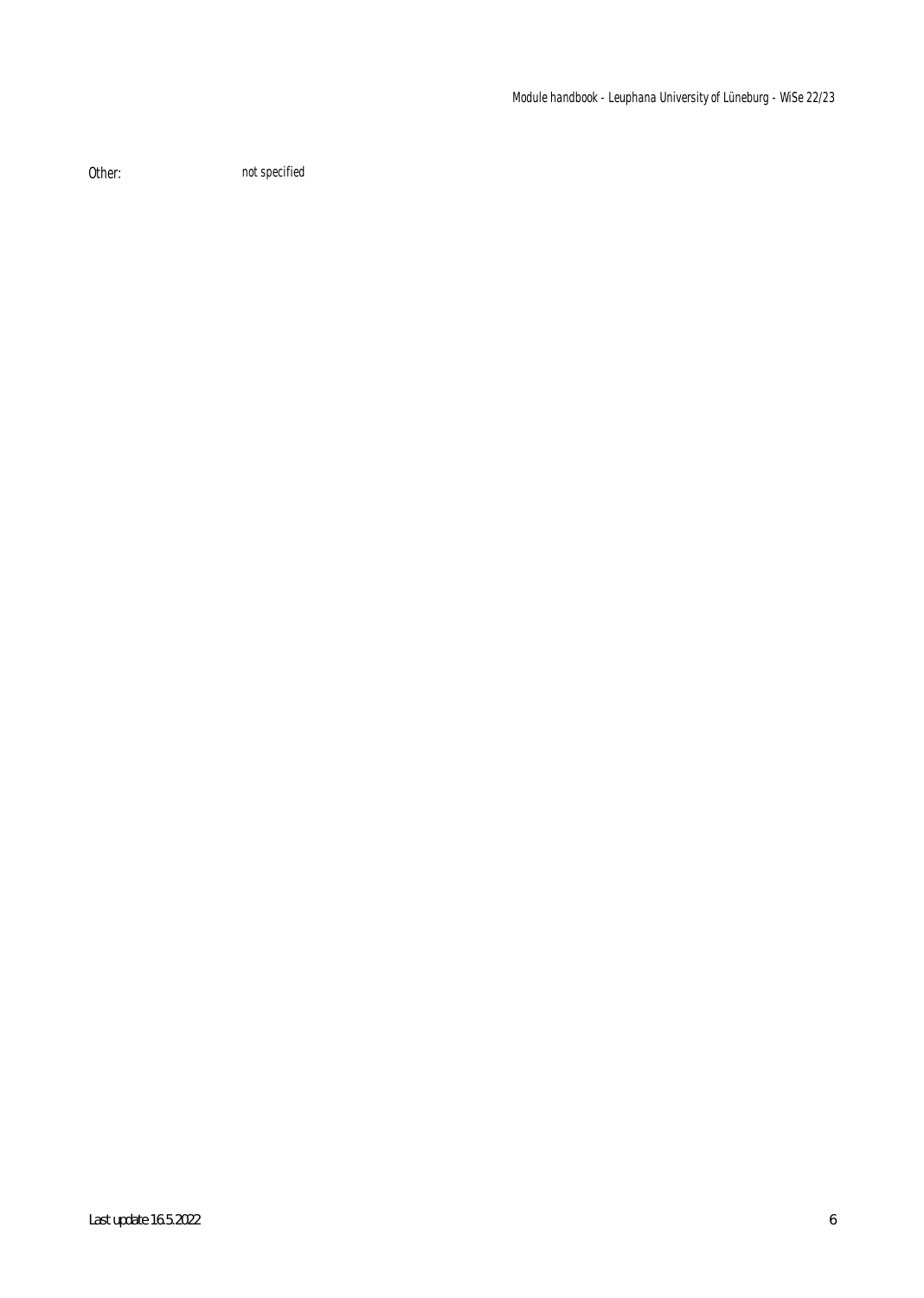# **82008000 / Ma-DS-9 Data Privacy and Ethics Data Privacy and Ethics**

| Module coordinator:                                 | Prof. Dr. Andreas Möller                                                                                                                                                                                                                                                                                                                                                                                                                                                                                                                                                                                                                                                                                                                                                                                                                                                                                                                                                                                                                                                                                                                                                                                                                                                                                                                                                                                   |
|-----------------------------------------------------|------------------------------------------------------------------------------------------------------------------------------------------------------------------------------------------------------------------------------------------------------------------------------------------------------------------------------------------------------------------------------------------------------------------------------------------------------------------------------------------------------------------------------------------------------------------------------------------------------------------------------------------------------------------------------------------------------------------------------------------------------------------------------------------------------------------------------------------------------------------------------------------------------------------------------------------------------------------------------------------------------------------------------------------------------------------------------------------------------------------------------------------------------------------------------------------------------------------------------------------------------------------------------------------------------------------------------------------------------------------------------------------------------------|
| Full-time teaching staff<br>of this module:         | Prof. Dr. Andreas Möller                                                                                                                                                                                                                                                                                                                                                                                                                                                                                                                                                                                                                                                                                                                                                                                                                                                                                                                                                                                                                                                                                                                                                                                                                                                                                                                                                                                   |
| Courses to be attended:                             | 1 Lectures (2 SWS)                                                                                                                                                                                                                                                                                                                                                                                                                                                                                                                                                                                                                                                                                                                                                                                                                                                                                                                                                                                                                                                                                                                                                                                                                                                                                                                                                                                         |
| This module is assigned<br>to the following fields: | Masterprogramm Management (M.A./M.Sc.): Management & Data Science (3. Semester)                                                                                                                                                                                                                                                                                                                                                                                                                                                                                                                                                                                                                                                                                                                                                                                                                                                                                                                                                                                                                                                                                                                                                                                                                                                                                                                            |
| Content:                                            | Within the last 20 years, the data-centered field of computer sciences has been massively improved: data bases, search<br>engines, data mining, distributed storage and distributed processing, virtualization, real-time simulation, sensors, etc.<br>These technologies represent the basis for the subject field of "Big Data", a buzz word which is in itself rather unspecific.<br>The idea behind the term is to combine and evaluate all the available data, whether it comes from wind sensors or<br>personal smart phones. This approach results in interesting questions regarding data privacy up to questions regarding<br>public safety and the public good.                                                                                                                                                                                                                                                                                                                                                                                                                                                                                                                                                                                                                                                                                                                                  |
|                                                     | For more details read the content of the two lectures.                                                                                                                                                                                                                                                                                                                                                                                                                                                                                                                                                                                                                                                                                                                                                                                                                                                                                                                                                                                                                                                                                                                                                                                                                                                                                                                                                     |
| Professional competence:                            | While combining huge quantities of data from different sources in order to deduce further economic, social or even<br>political relevant information, ethical questions arise. These questions are strongly connected with the term<br>"responsibility". The topic "Big Data" prompts ethical questions of how to deal scientifically and economically with<br>heterogeneous data, which can be collected worldwide and is thus subject to different legal conditions.<br>The students learn how to deal with questions like:<br>- What are previous and new, specific challenges of this topic area?<br>- What are the challenges in generating new information out of extensive heterogeneous databases?<br>- To whom belong the data, which data should or may I not use? Which data should / must not be used or combined in<br>order to derive further information? Are there agreements - out of ethical reasons - that should be retained even if there<br>might be a big economic benefit otherwise?<br>- Which technical possibilities can support complying with these boundaries?<br>In addition to the purely mathematic-technical perspective, strategies and tools in the context of data security are also<br>taught. Thus, the students gain an insight into ethical aspects of scientific and economic values in terms of "What<br>should possibly not be done even if it could be done?" |
| Personal competence:                                | The students build up ethical perspectives in order to deal with public and private data in a responsible way within the<br>IT-oriented civil society.                                                                                                                                                                                                                                                                                                                                                                                                                                                                                                                                                                                                                                                                                                                                                                                                                                                                                                                                                                                                                                                                                                                                                                                                                                                     |
| Teaching and learning<br>formats:                   | Seminar with assignments of texts, presentations, discussions, analysis of exemplary case studies                                                                                                                                                                                                                                                                                                                                                                                                                                                                                                                                                                                                                                                                                                                                                                                                                                                                                                                                                                                                                                                                                                                                                                                                                                                                                                          |
| Options of examinations:                            | Klausur (90 Minuten) ODER Kombinierte wissenschaftliche Arbeit                                                                                                                                                                                                                                                                                                                                                                                                                                                                                                                                                                                                                                                                                                                                                                                                                                                                                                                                                                                                                                                                                                                                                                                                                                                                                                                                             |
| Information on<br>coursework and<br>assessments:    | 1 written examination (90 min.) or 1 combined examination                                                                                                                                                                                                                                                                                                                                                                                                                                                                                                                                                                                                                                                                                                                                                                                                                                                                                                                                                                                                                                                                                                                                                                                                                                                                                                                                                  |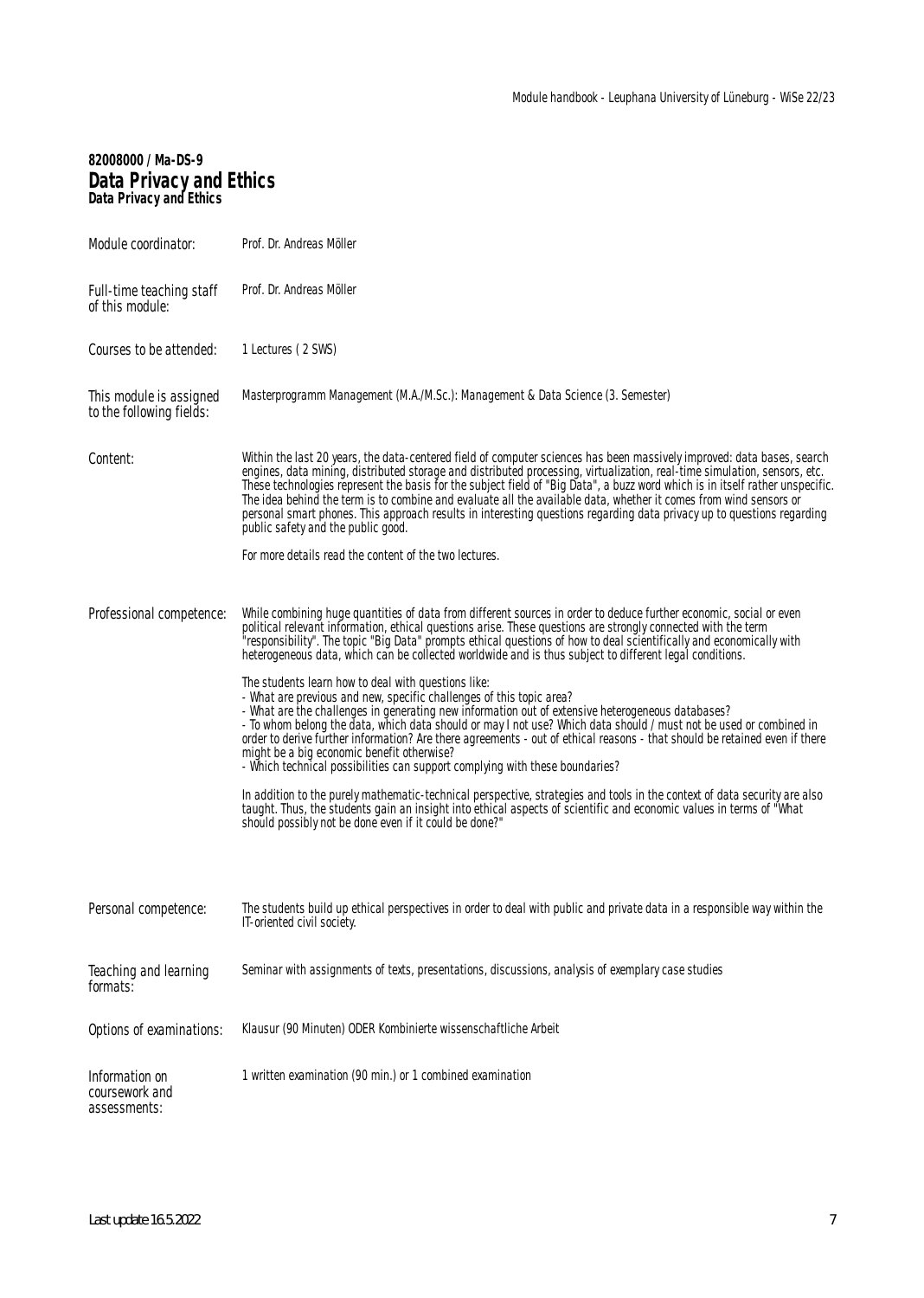| Number of teaching/<br>learning hours: | Hours of attendance of course(s) of module: 28 Hours<br>Preparation and follow-up of course(s): 56 Hours<br>Performing coursework, if required: 0 Hours<br>Assessment: preparation and examination(s): 66 Hours<br>Entire workload: 150 Hours |
|----------------------------------------|-----------------------------------------------------------------------------------------------------------------------------------------------------------------------------------------------------------------------------------------------|
| Credit points:                         | 5                                                                                                                                                                                                                                             |
| Duration and frequency<br>of offer:    | Duration: 1 semester<br>Frequency: once a year, in the winter term                                                                                                                                                                            |
| Recommended prior<br>knowledge:        | not specified                                                                                                                                                                                                                                 |

Other: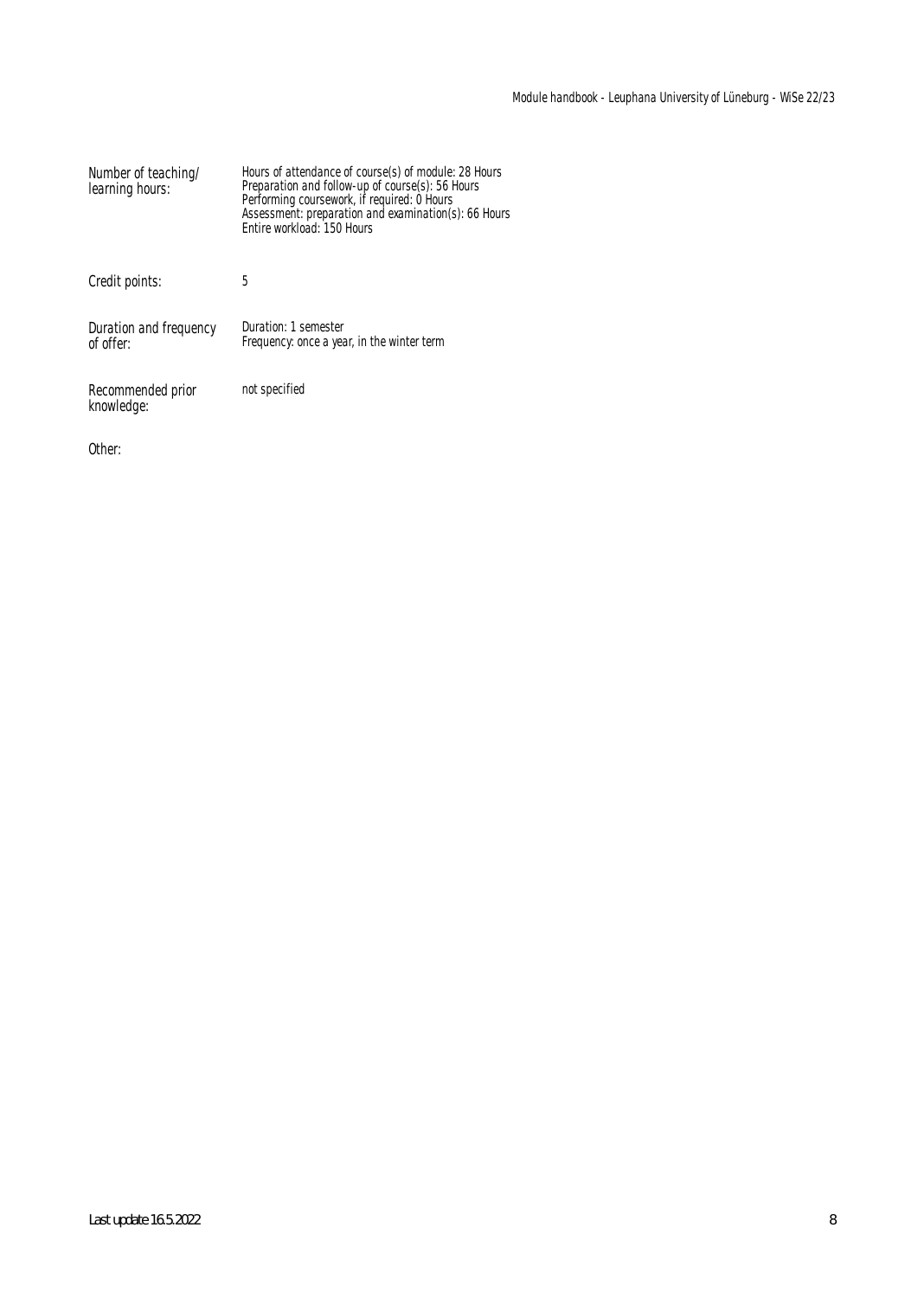### **82010000 / Ma-DS-11a Data Science Seminar Data Science Seminar**

| Module coordinator:                                 | Prof. Dr. Paul Drews                                                                                                                                                                                                                                                                                    |
|-----------------------------------------------------|---------------------------------------------------------------------------------------------------------------------------------------------------------------------------------------------------------------------------------------------------------------------------------------------------------|
| Full-time teaching staff<br>of this module:         | Prof. Dr. Paul Drews, Prof. Dr. rer. nat. Burkhardt Funk, Prof. Dr. rer. nat. Jürgen Jacobs, Prof. Dr. rer. nat. Peter Niemeyer,<br>Prof. Dr. Lin Xie                                                                                                                                                   |
| Courses to be attended:                             | 1 seminar (2 contact hours)                                                                                                                                                                                                                                                                             |
| This module is assigned<br>to the following fields: | Masterprogramm Management (M.A./M.Sc.): Management & Data Science (3. Semester)                                                                                                                                                                                                                         |
| Content:                                            | In this module up-to-date topics in the field of data science are deepened. The students work independently on certain<br>topics of this subject field. The topics may focus on a methodical, content-related or reflective approach. The main topics<br>will be described in the course announcements. |
| Professional competence:                            | Depends on the thematic focus of this module. The students obtain the competence to become acquainted with<br>challenging areas within the field of data science.                                                                                                                                       |
| Personal competence:                                | The students broaden their skills to search and evaluate international scientific references in a systematic way. Moreover,<br>they extend their skills in presenting and documenting their own scientific results corresponding to requirements of the<br>international research community.            |
| Teaching and learning<br>formats:                   | Seminar                                                                                                                                                                                                                                                                                                 |
| Options of examinations:                            | Kombinierte wissenschaftliche Arbeit                                                                                                                                                                                                                                                                    |
| Information on<br>coursework and<br>assessments:    | 1 combined examination                                                                                                                                                                                                                                                                                  |
| Number of teaching/<br>learning hours:              | Hours of attendance of course(s) of module: 28 Hours<br>Preparation and follow-up of course(s): 56 Hours<br>Performing coursework, if required: 0 Hours<br>Assessment: preparation and examination(s): 66 Hours<br>Entire workload: 150 Hours                                                           |
| Credit points:                                      | 5                                                                                                                                                                                                                                                                                                       |
| Duration and frequency<br>of offer:                 | Duration: 1 semester<br>Frequency: once a year, in the winter term                                                                                                                                                                                                                                      |
| Recommended prior<br>knowledge:                     | not specified                                                                                                                                                                                                                                                                                           |
| Other:                                              | not specified                                                                                                                                                                                                                                                                                           |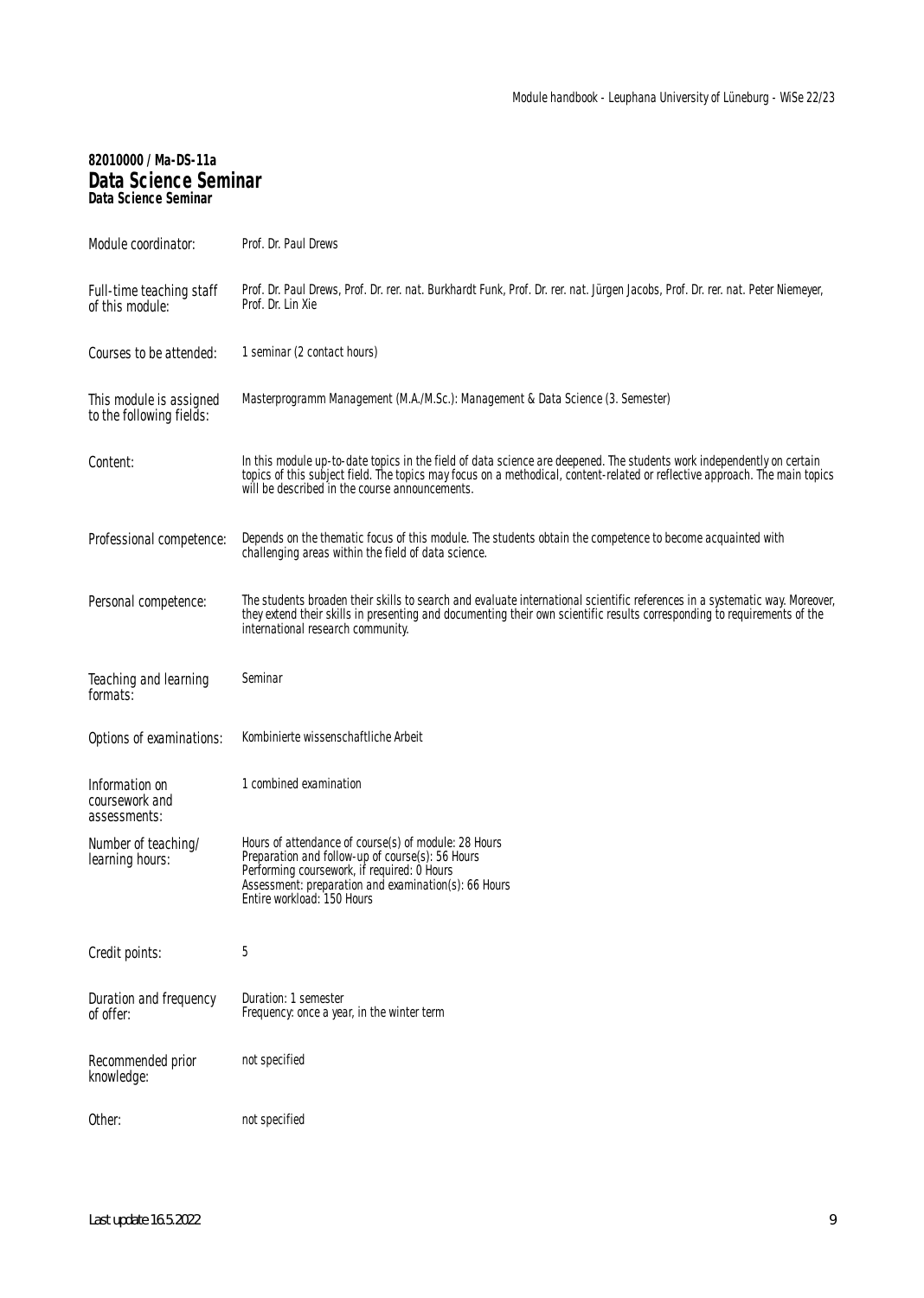### **82007000 / Ma-DS-8 Forecasting and Simulation Forecasting and Simulation**

| Module coordinator:                                 | Prof. Dr. rer. nat. Jürgen Jacobs                                                                                                                                                                                                                                                                                                                                                                                                                                                                                                                                                                                                |
|-----------------------------------------------------|----------------------------------------------------------------------------------------------------------------------------------------------------------------------------------------------------------------------------------------------------------------------------------------------------------------------------------------------------------------------------------------------------------------------------------------------------------------------------------------------------------------------------------------------------------------------------------------------------------------------------------|
| Full-time teaching staff<br>of this module:         | Prof. Dr. rer. nat. Jürgen Jacobs                                                                                                                                                                                                                                                                                                                                                                                                                                                                                                                                                                                                |
| Courses to be attended:                             | 1 lecture (2 contact hours) and 1 exercise (2 contact hours)                                                                                                                                                                                                                                                                                                                                                                                                                                                                                                                                                                     |
| This module is assigned<br>to the following fields: | Masterprogramm Management (M.A./M.Sc.): Management & Data Science (2. Semester)                                                                                                                                                                                                                                                                                                                                                                                                                                                                                                                                                  |
| Content:                                            | The module provides a survey of the theory and application of data-based computational techniques to forecast and<br>simulate data with temporal dependencies. Selected statistical and/or machine learning approaches dealing with the<br>special role of time in modeling will be discussed in detail. Topics of interest include:<br>- stationary and non-stationary time series (ARIMA models)<br>- conditional heteroscedastic time series (ARCH and GARCH models)<br>- multivariate time series (VAR and VARMA models)<br>- state space models (Kalman Filter)<br>- neural network models (e.g. recurrent neural networks) |
| Professional competence:                            | On successful completion of the module, students will have gained knowledge in selected methods of forecasting and<br>simulating data with temporal dependencies and will be able to use these methods in various applications.                                                                                                                                                                                                                                                                                                                                                                                                  |
| Personal competence:                                | Students can critically reflect on results of forecasting and simulations.                                                                                                                                                                                                                                                                                                                                                                                                                                                                                                                                                       |
| Teaching and learning<br>formats:                   | Classical and interactive lectures with embedded exercises, self-study assignments.                                                                                                                                                                                                                                                                                                                                                                                                                                                                                                                                              |
| Options of examinations:                            | Klausur (90 Minuten) ODER Kombinierte wissenschaftliche Arbeit                                                                                                                                                                                                                                                                                                                                                                                                                                                                                                                                                                   |
| Information on<br>coursework and<br>assessments:    | 1 written examination (90 min.) or 1 combined examination                                                                                                                                                                                                                                                                                                                                                                                                                                                                                                                                                                        |
| Number of teaching/<br>learning hours:              | Hours of attendance of course(s) of module: 56 Hours<br>Preparation and follow-up of course(s): 28 Hours<br>Performing coursework, if required: 0 Hours<br>Assessment: preparation and examination(s): 66 Hours<br>Entire workload: 150 Hours                                                                                                                                                                                                                                                                                                                                                                                    |
| Credit points:                                      | 5                                                                                                                                                                                                                                                                                                                                                                                                                                                                                                                                                                                                                                |
| Duration and frequency<br>of offer:                 | Duration: 1 semester<br>Frequency: once a year, in the summer term                                                                                                                                                                                                                                                                                                                                                                                                                                                                                                                                                               |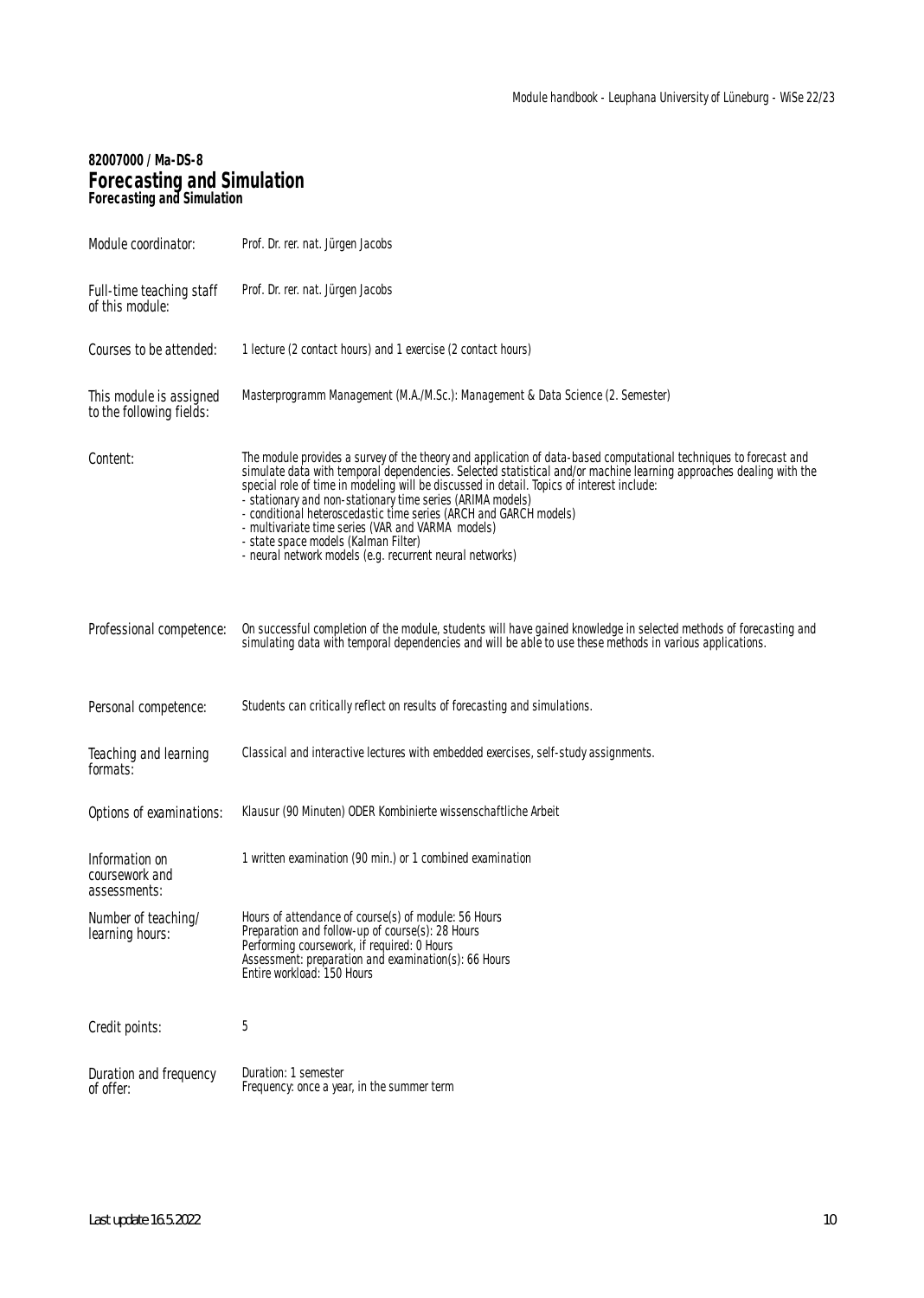Recommended prior knowledge: not specified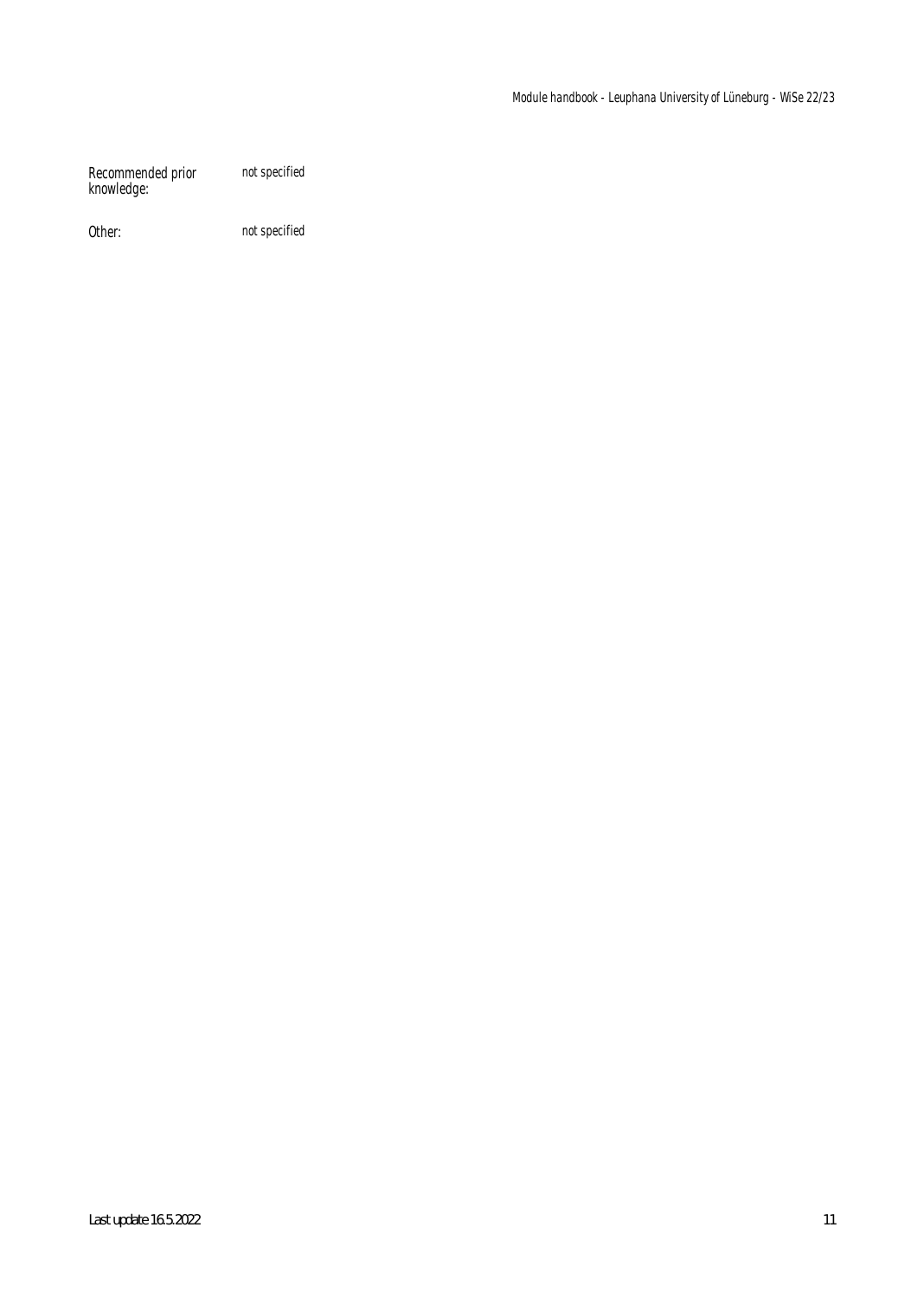# **82001000 / Ma-DS-2 Learning from Data Learning from Data**

| Module coordinator:                                 | Prof. Dr. rer. nat. Burkhardt Funk                                                                                                                                                                                                                                                                     |
|-----------------------------------------------------|--------------------------------------------------------------------------------------------------------------------------------------------------------------------------------------------------------------------------------------------------------------------------------------------------------|
| Full-time teaching staff<br>of this module:         | Prof. Dr. rer. nat. Burkhardt Funk                                                                                                                                                                                                                                                                     |
| Courses to be attended:                             | 1 lecture (2 contact hours) and 1 exercise (1 contact hours per week)                                                                                                                                                                                                                                  |
| This module is assigned<br>to the following fields: | Masterprogramm Management (M.A./M.Sc.): Management & Data Science (1. Semester)                                                                                                                                                                                                                        |
| Content:                                            | This module provides theoretical foundations and frameworks of statistical learning. These include linear models<br>(regression, classification) and concepts like regularization, model selection and evaluation. Besides a broad variety of<br>methods, practical implementations will be looked at. |
| Professional competence:                            | Students know the theoretical underpinning of supervised learning and understand the mathematical details and<br>implementation of basic machine learning algorithms (linear and logistic regression, perceptron, neural networks, KNN).                                                               |
| Personal competence:                                | Students are able to reflect and discuss own (and their peer's) working results.                                                                                                                                                                                                                       |
| Teaching and learning<br>formats:                   | 2 hour lecture per week and 2 hour exercise with assignments every other week                                                                                                                                                                                                                          |
| Options of examinations:                            | Klausur (90 Minuten)                                                                                                                                                                                                                                                                                   |
| Information on<br>coursework and<br>assessments:    | 1 written examination (90 min.)                                                                                                                                                                                                                                                                        |
| Number of teaching/<br>learning hours:              | Hours of attendance of course(s) of module: 42 Hours<br>Preparation and follow-up of course(s): 56 Hours<br>Performing coursework, if required: 0 Hours<br>Assessment: preparation and examination(s): 52 Hours<br>Entire workload: 150 Hours                                                          |
| Credit points:                                      | 5                                                                                                                                                                                                                                                                                                      |
| Duration and frequency<br>of offer:                 | Duration: 1 semester<br>Frequency: once a year, in the winter term                                                                                                                                                                                                                                     |
| Recommended prior<br>knowledge:                     | basic math and programming skills (Python) and                                                                                                                                                                                                                                                         |
| Other:                                              | not specified                                                                                                                                                                                                                                                                                          |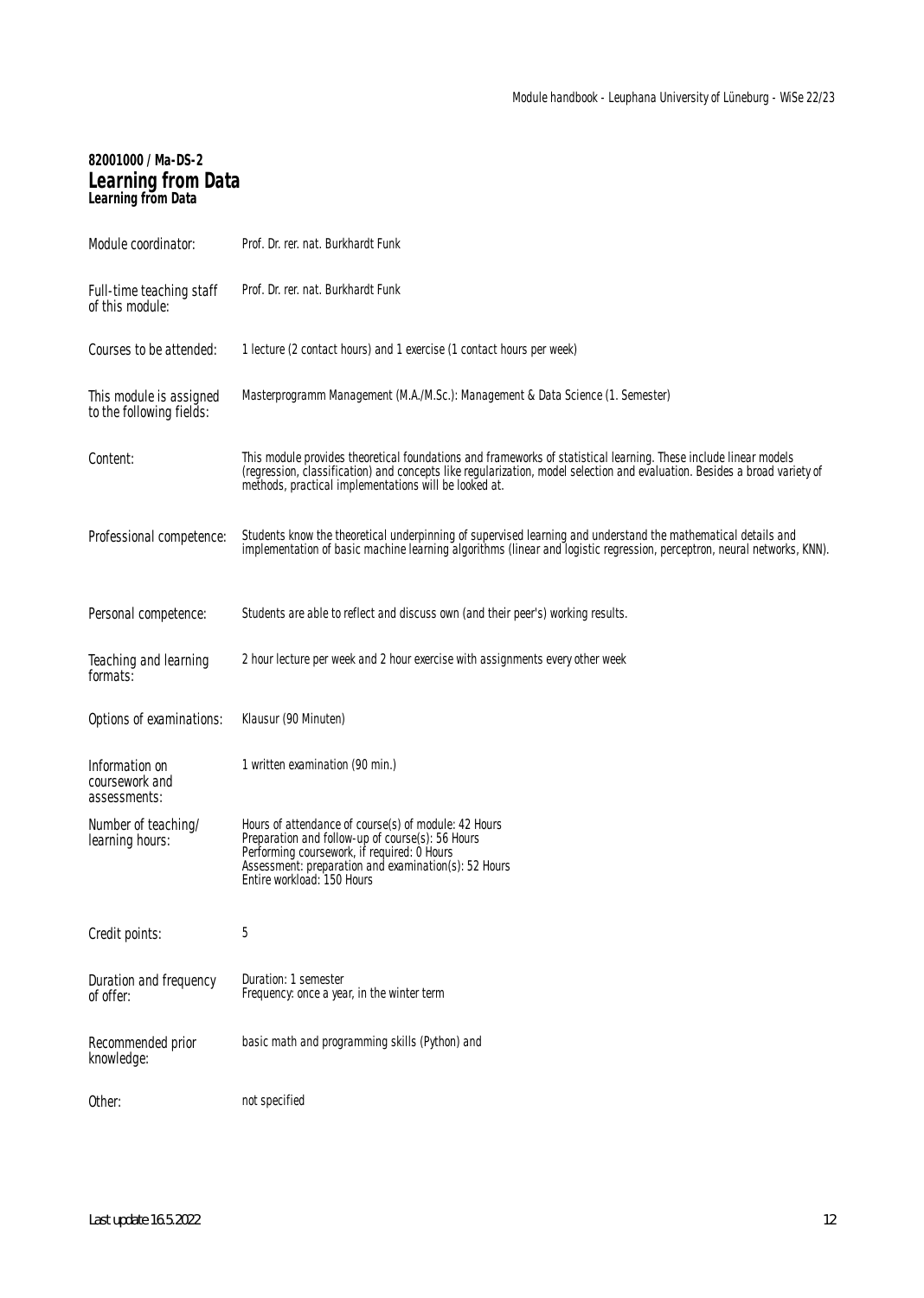## **8000 / Ma-DS13 Master-Arbeit Masters dissertation**

| Module coordinator:                                 | Prof. Dr. rer. nat. Peter Niemeyer                                                                                                                                                                                                                                                                                                |
|-----------------------------------------------------|-----------------------------------------------------------------------------------------------------------------------------------------------------------------------------------------------------------------------------------------------------------------------------------------------------------------------------------|
| Full-time teaching staff<br>of this module:         | Prof. Dr. Paul Drews, Prof. Dr. rer. nat. Burkhardt Funk, Prof. Dr. rer. nat. Jürgen Jacobs, Prof. Dr. rer. nat. Peter Niemeyer,<br>Prof. Dr. Lin Xie, Prof. Dr. Henrik von Wehrden                                                                                                                                               |
| Courses to be attended:                             | No course/lecture                                                                                                                                                                                                                                                                                                                 |
| This module is assigned<br>to the following fields: | Masterprogramm Management (M.A./M.Sc.): Management & Data Science (4. Semester)                                                                                                                                                                                                                                                   |
| Content:                                            | The students show that, within 5 months, they are able to apply relevant scientific methods and/or theories to a specific<br>research question.                                                                                                                                                                                   |
|                                                     | Qualification objectives:<br>The students are able to pose a research question within the specialist field of their major on a Master's level. They are<br>able to class the research question in a wide-ranging economic research context and to examine this with regard to their<br>respective discipline.                     |
| Professional competence:                            | The students deepen their professional skills in a selected subject field within their major. They widen their knowledge by<br>classing a specific question with a wide-ranging economic context and strengthen their skills to reflect on and refine<br>their specialist knowledge.                                              |
|                                                     | Methodological competence:<br>The students conceive the methods of scientific work and those that are necessary to deal with the specific research<br>question. They practice to choose, establish and structure theoretical approaches, methodical access and empirical<br>subject areas in a problem-centered and adequate way. |
| Personal competence:                                | The students strengthen their competence to work autonomously and write a scientific sophisticated thesis effectively<br>while pushed for time and performance. They are able to organize themselves in a productive way and motivate<br>themselves to solve constructively unexpected problems.                                  |
| Teaching and learning<br>formats:                   | Learning forms: The students work on the exercise independently. They choose the methods and implement the studies by<br>themselves.                                                                                                                                                                                              |
| Options of examinations:                            | Mündliche Prüfung (30 Minuten)                                                                                                                                                                                                                                                                                                    |
| Information on<br>coursework and<br>assessments:    | 1 Master's Thesis // 1 oral examination (30 min.)                                                                                                                                                                                                                                                                                 |
| Number of teaching/<br>learning hours:              | Hours of attendance of course(s) of module: 0 Hours<br>Preparation and follow-up of course(s): 0 Hours<br>Performing coursework, if required: 0 Hours<br>Assessment: preparation and examination(s): 750 Hours<br>Entire workload: 750 Hours                                                                                      |
| Credit points:                                      | 25                                                                                                                                                                                                                                                                                                                                |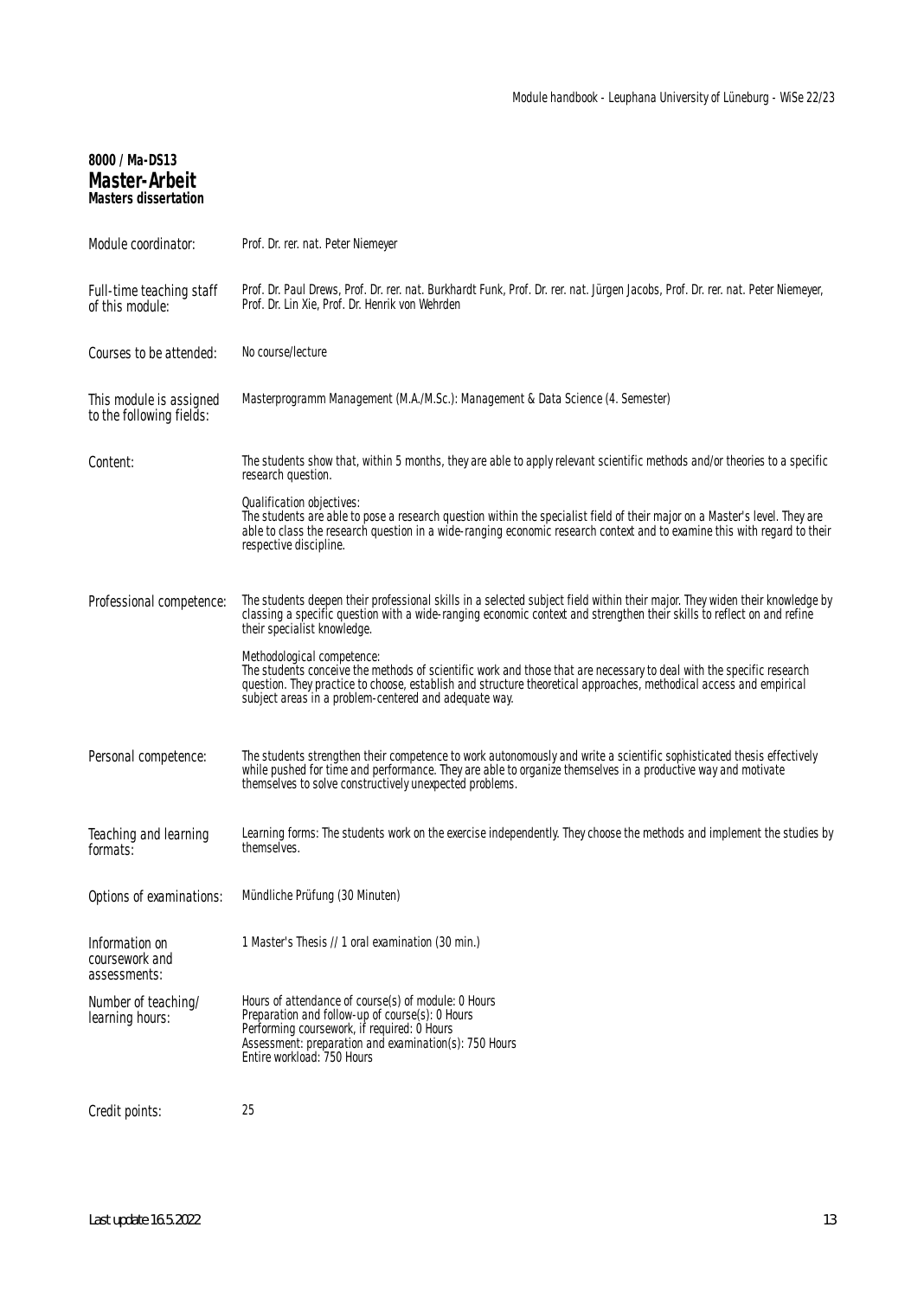| Duration and frequency<br>of offer: | Duration: 5 months<br>Frequency: each semester                                             |
|-------------------------------------|--------------------------------------------------------------------------------------------|
| Recommended prior<br>knowledge:     | The Master's Thesis is usually written in the fourth semester after finishing all modules. |
| Other:                              | not specified                                                                              |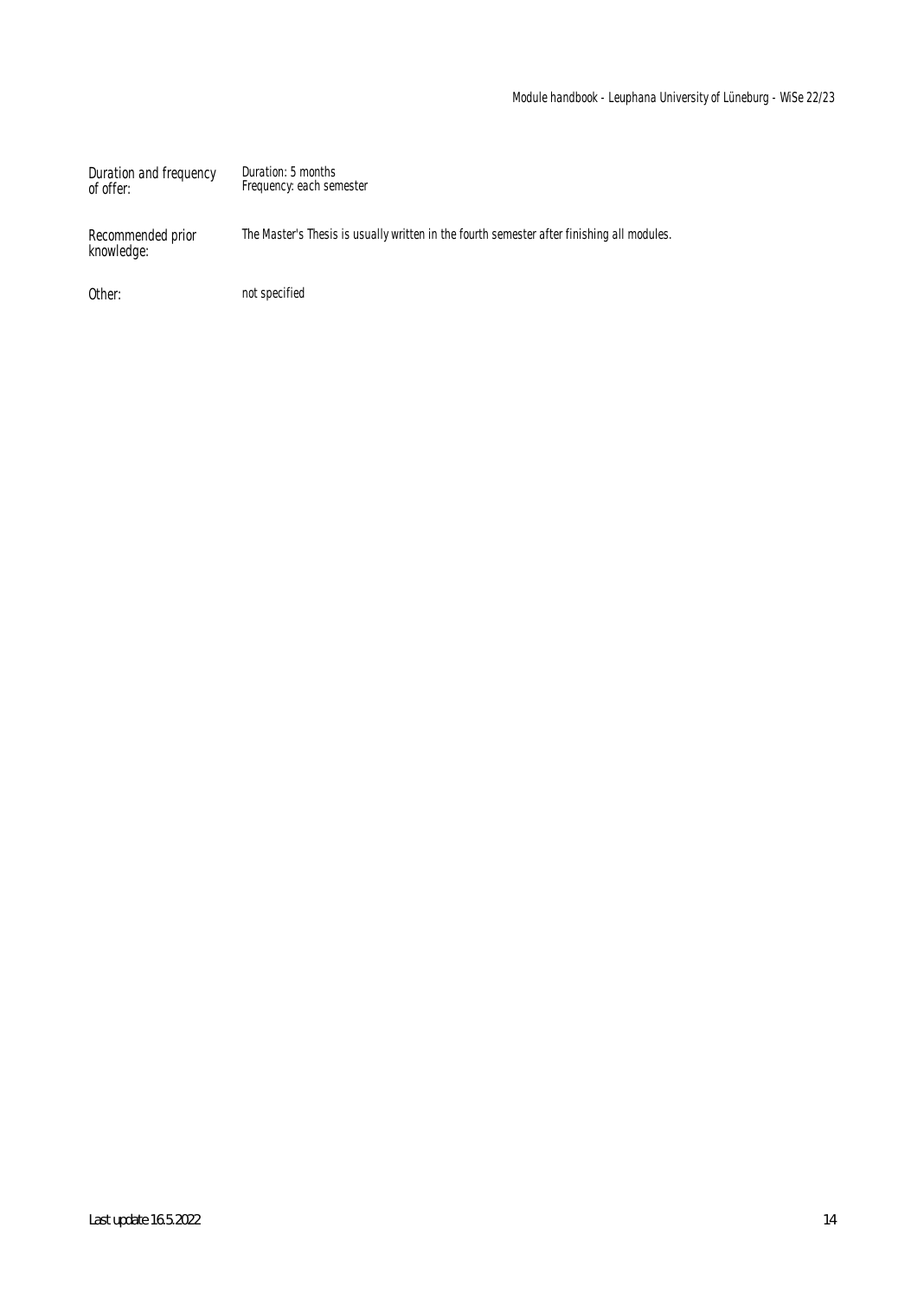| 82012000 / Ma-DS-12<br><b>Master-Forum</b><br><b>Master-Forum</b> |                                                                                                                                                                                                                                                                                                                                                                                                      |
|-------------------------------------------------------------------|------------------------------------------------------------------------------------------------------------------------------------------------------------------------------------------------------------------------------------------------------------------------------------------------------------------------------------------------------------------------------------------------------|
| Module coordinator:                                               | Prof. Dr. rer. nat. Peter Niemeyer                                                                                                                                                                                                                                                                                                                                                                   |
| Full-time teaching staff<br>of this module:                       | Prof. Dr. Paul Drews, Prof. Dr. rer. nat. Burkhardt Funk, Prof. Dr. rer. nat. Jürgen Jacobs, Prof. Dr. rer. nat. Peter Niemeyer,<br>Prof. Dr. Lin Xie, Prof. Dr. Henrik von Wehrden                                                                                                                                                                                                                  |
| Courses to be attended:                                           | 1 colloquium (1 contact hour)                                                                                                                                                                                                                                                                                                                                                                        |
| This module is assigned<br>to the following fields:               | Masterprogramm Management (M.A./M.Sc.): Management & Data Science (4. Semester)                                                                                                                                                                                                                                                                                                                      |
| Content:                                                          | Within the Masterforum, the students present their current status of their Master's Thesis in form of a presentation and<br>discuss open questions. The Masterforum allows for the exchange between students as well as students and supervisor.                                                                                                                                                     |
|                                                                   | Qualification objectives:<br>The students gain fundamental knowledge and skills to develop, draft, present and discuss their own scientific work on a<br>Master's level.                                                                                                                                                                                                                             |
| Professional competence:                                          | The students can work on, present and discuss analytical sophisticated research questions with the help of disciplinary<br>methods and technics.                                                                                                                                                                                                                                                     |
|                                                                   | Methodological competence:<br>The students master methods of scientific work, i.e. disciplinary methods necessary to deal with the research question.<br>They are able to present both the status of their work and research questions in a structured way and to discuss it goal-<br>oriented.                                                                                                      |
| Personal competence:                                              | The students are able to discuss scientifically ambitious questions constructively. They can frame and represent a<br>scientific point of view and argue problem solving. They are prepared to discuss questions of their fellow students. The<br>competence to articulate suggestions, criticism and objections is further enhanced by a critical reflection on the<br>presented research projects. |
| Teaching and learning<br>formats:                                 | Presentation, position paper, discussion, moderation, evaluation, protocol, independent study (research, lecture,<br>disambiguation)                                                                                                                                                                                                                                                                 |
| Options of examinations:                                          | Schriftliche wissenschaftliche Arbeit                                                                                                                                                                                                                                                                                                                                                                |
| Information on<br>coursework and<br>assessments:                  | 1 term paper (passed / failed)                                                                                                                                                                                                                                                                                                                                                                       |
| Number of teaching/<br>learning hours:                            | Hours of attendance of course(s) of module: 14 Hours<br>Preparation and follow-up of course(s): 70 Hours<br>Performing coursework, if required: 0 Hours<br>Assessment: preparation and examination(s): 66 Hours<br>Entire workload: 150 Hours                                                                                                                                                        |
| Credit points:                                                    | 5                                                                                                                                                                                                                                                                                                                                                                                                    |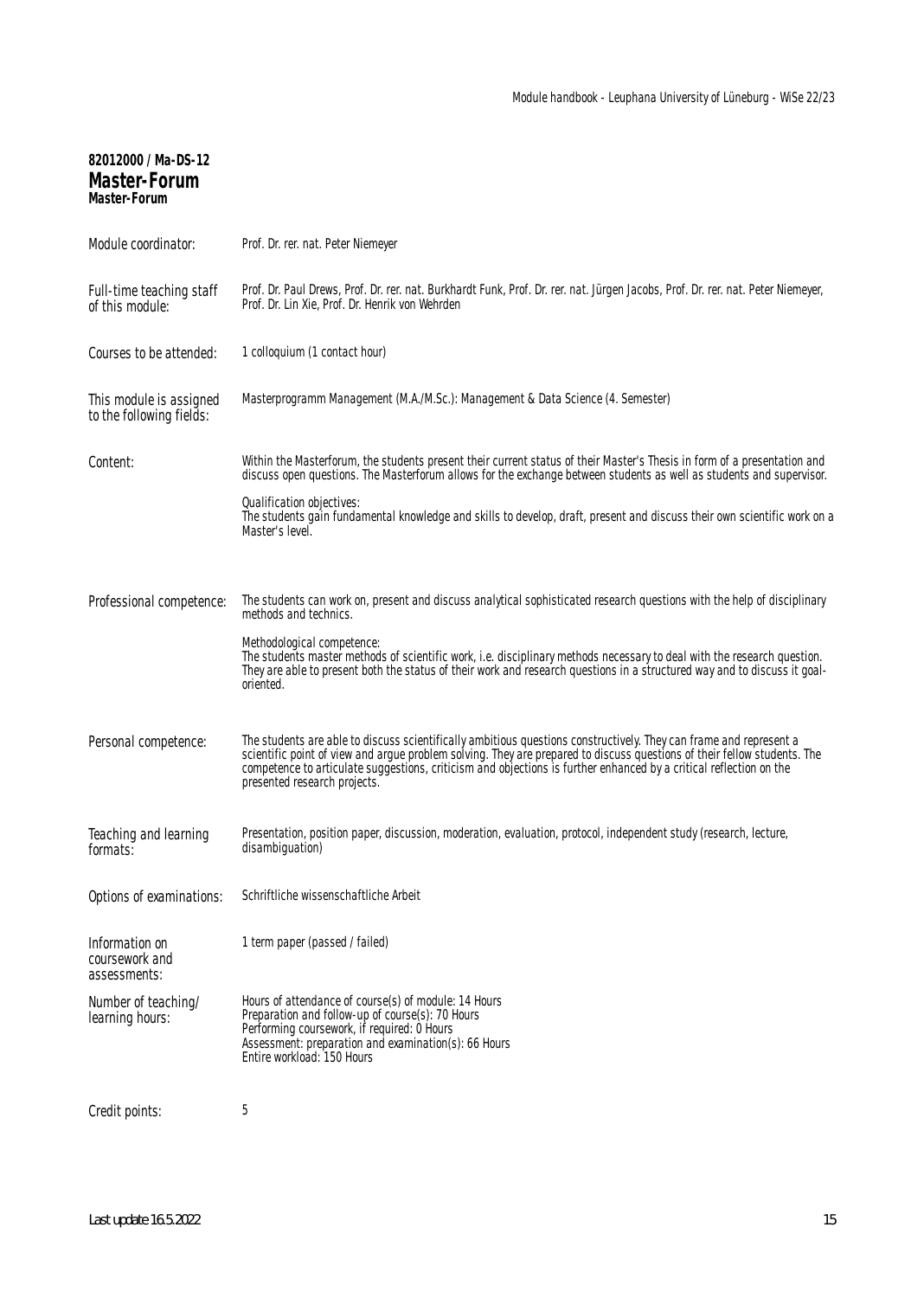Duration and frequency of offer: Duration: 1 semester Frequency: once a year, in the summer term

Recommended prior knowledge:

not specified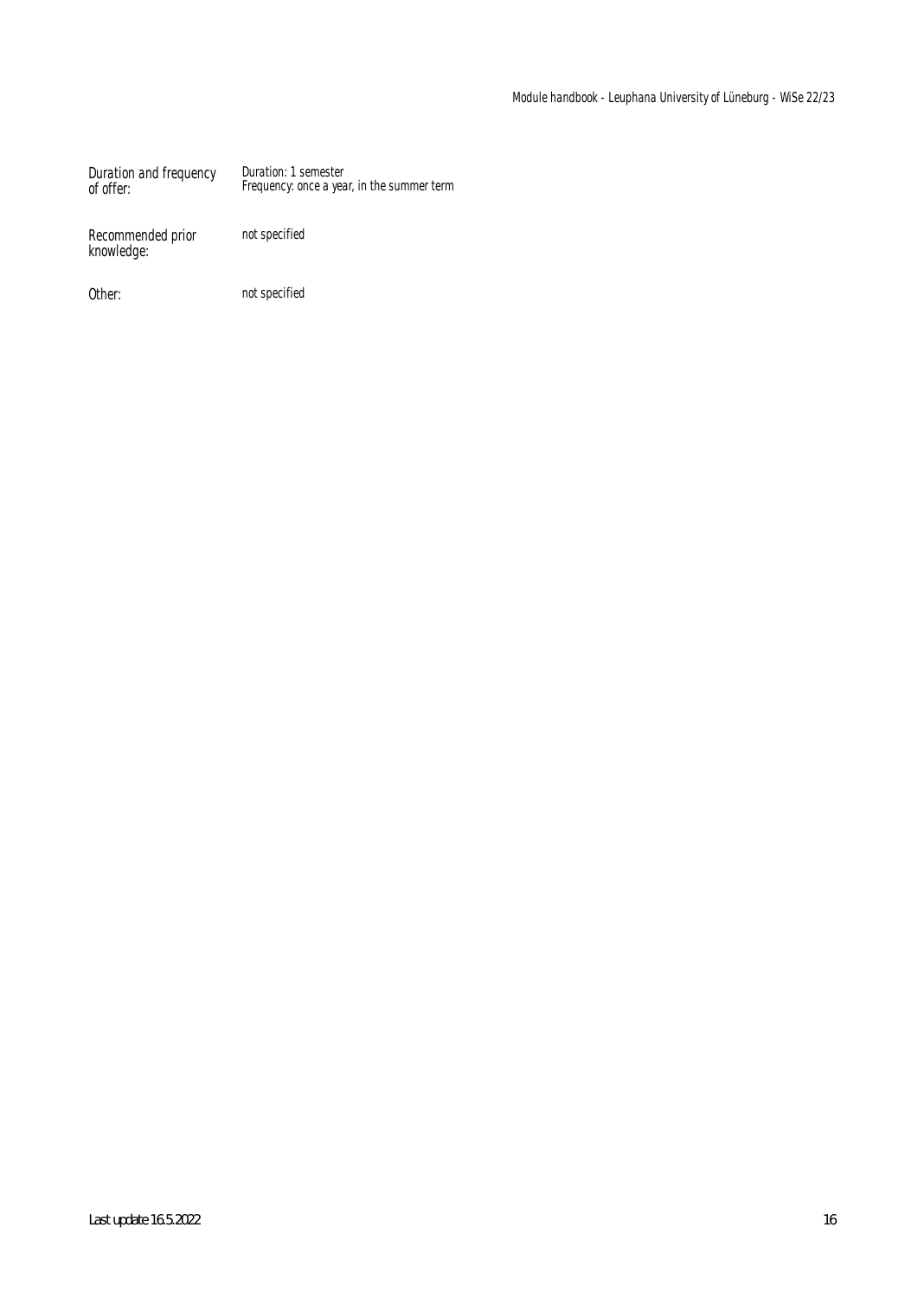### **82000000 / Ma-DS-1 Mathematical Foundation Mathematical Foundation**

| Module coordinator:                                 | Prof. Dr. rer. nat. Peter Niemeyer                                                                                                                                                                                                                    |
|-----------------------------------------------------|-------------------------------------------------------------------------------------------------------------------------------------------------------------------------------------------------------------------------------------------------------|
| Full-time teaching staff<br>of this module:         | Prof. Dr. rer. nat. Peter Niemeyer, Prof. Dr. Kathrin Padberg-Gehle                                                                                                                                                                                   |
| Courses to be attended:                             | 1 lecture (2 contact hours) and 1 exercise (2 contact hours)                                                                                                                                                                                          |
| This module is assigned<br>to the following fields: | Masterprogramm Management (M.A./M.Sc.): Management & Data Science (1. Semester)                                                                                                                                                                       |
| Content:                                            | This module provides mathematical foundations in the following areas:                                                                                                                                                                                 |
|                                                     | · probability theory and statistics<br>- concept of probability (W-room, dependancy, random variables, conditional probability)<br>- random variables<br>- distributions<br>- descriptive statistics<br>- parameter estimation<br>- statistical tests |
|                                                     | · linear algebra<br>- vector spaces and subspaces<br>- orthogonality<br>- eigenvalues and -vectors                                                                                                                                                    |
|                                                     | · stochastic processes (markov chains)<br>∙analysis<br>- differentiation of real-valued functions with several variables (partial derivative, gradients)<br>- integration of real-valued functions with several variables                             |
| Professional competence:                            | Specialized Knowledge:                                                                                                                                                                                                                                |
|                                                     | discrete and constant random variables<br>- popular distributions (PMF/PDF, CDF, variance, expected value)                                                                                                                                            |
|                                                     | parameter estimation<br>·testing procedure<br>·regression analysis<br>vector spaces (scalar products)<br>eigenvalues<br>-(finite) Marcov-chains (irreducability, stationary distribution, application examples)                                       |
|                                                     | Professional Competences:<br>The participants of the seminar are able to<br>-reflect statistical statements critically<br>-calculate with vectors<br>-apply finite Markov-chains                                                                      |
| Personal competence:                                | The students can reflect on their working results and evaluate them.                                                                                                                                                                                  |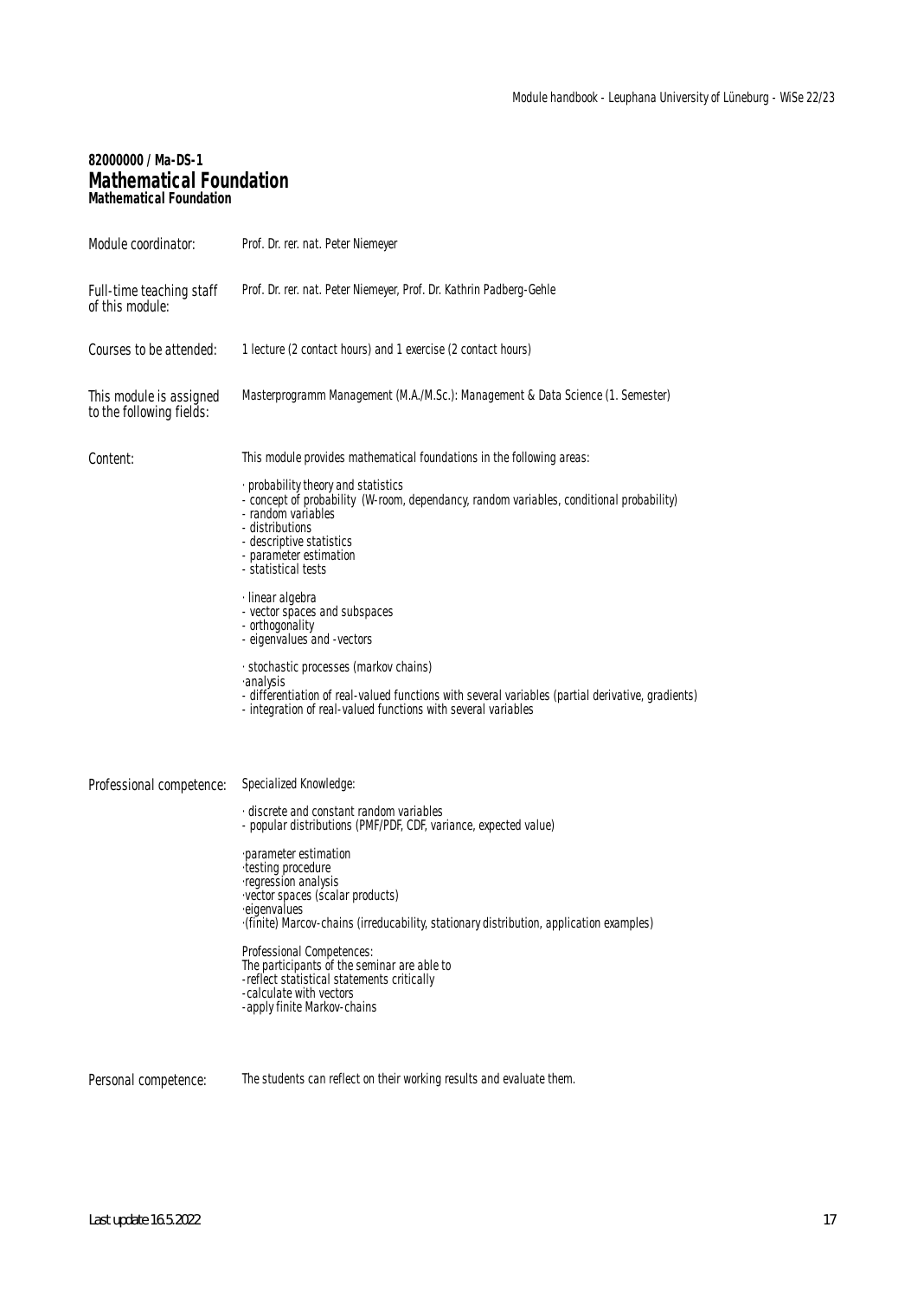| Teaching and learning<br>formats:                | lecture / excecise                                                                                                                                                                                                                            |
|--------------------------------------------------|-----------------------------------------------------------------------------------------------------------------------------------------------------------------------------------------------------------------------------------------------|
| Options of examinations:                         | Klausur (90 Minuten)                                                                                                                                                                                                                          |
| Information on<br>coursework and<br>assessments: | 1 written examination (90 min.)                                                                                                                                                                                                               |
| Number of teaching/<br>learning hours:           | Hours of attendance of course(s) of module: 56 Hours<br>Preparation and follow-up of course(s): 28 Hours<br>Performing coursework, if required: 0 Hours<br>Assessment: preparation and examination(s): 66 Hours<br>Entire workload: 150 Hours |
| Credit points:                                   | 5                                                                                                                                                                                                                                             |
| Duration and frequency<br>of offer:              | Duration: 1 semester<br>Frequency: once a year, in the winter term                                                                                                                                                                            |
| Recommended prior<br>knowledge:                  | Basics in statistics and linear algebra                                                                                                                                                                                                       |
| Other:                                           | not specified                                                                                                                                                                                                                                 |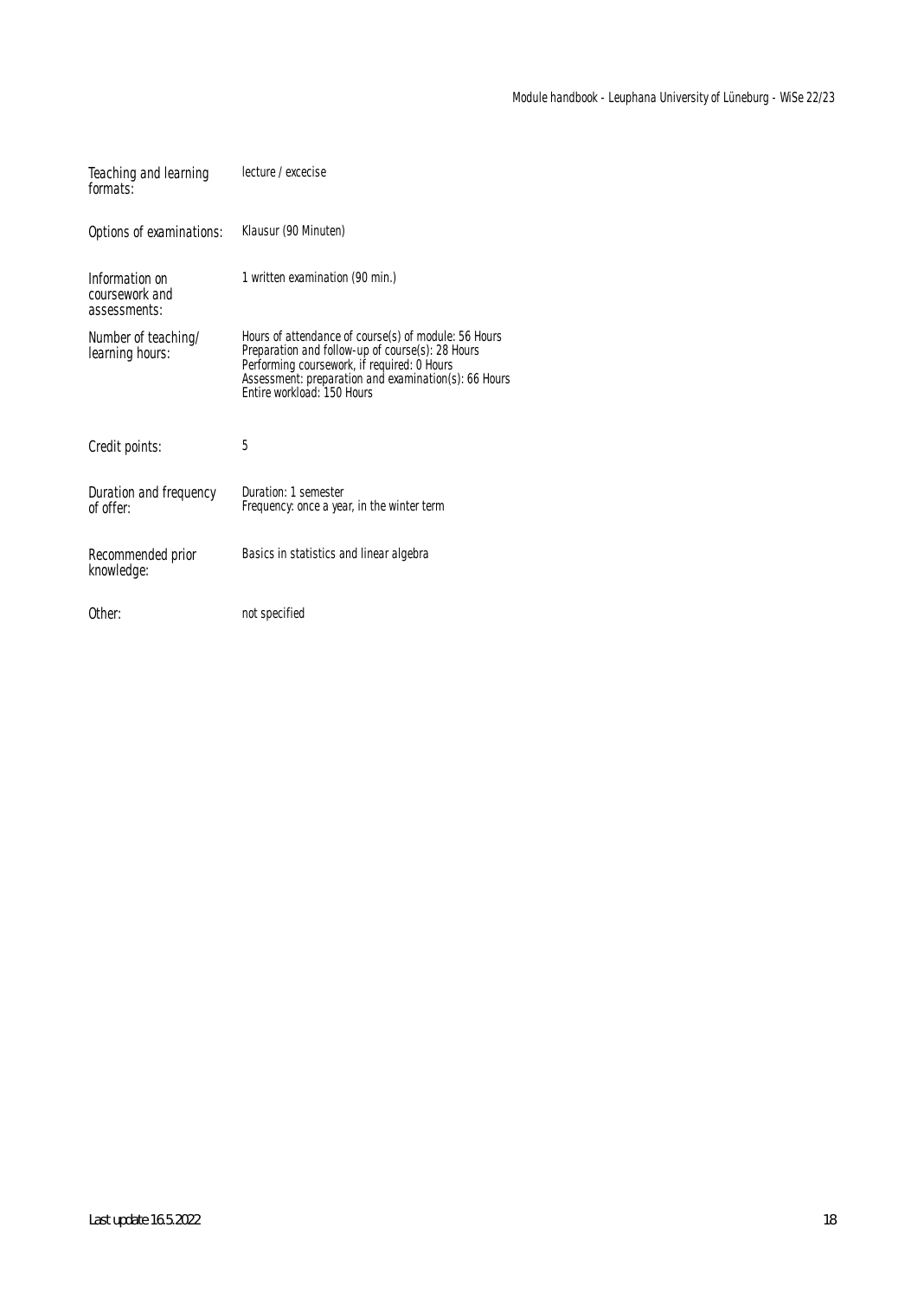### **82005000 / Ma-DS-6 Probabilistic Modelling Probabilistic Modelling**

| Module coordinator:                                 | Prof. Dr. rer. nat. Burkhardt Funk                                                                                                                                                                                                                                                                                                                                                       |
|-----------------------------------------------------|------------------------------------------------------------------------------------------------------------------------------------------------------------------------------------------------------------------------------------------------------------------------------------------------------------------------------------------------------------------------------------------|
| Full-time teaching staff<br>of this module:         | Prof. Dr. rer. nat. Burkhardt Funk                                                                                                                                                                                                                                                                                                                                                       |
| Courses to be attended:                             | 1 lecture (2 contact hours)                                                                                                                                                                                                                                                                                                                                                              |
| This module is assigned<br>to the following fields: | Masterprogramm Management (M.A./M.Sc.): Management & Data Science (2. Semester)                                                                                                                                                                                                                                                                                                          |
| Content:                                            | The module deals with advanced concepts of modelling and focusses on the basics and implementation of probabilistic<br>modelling (Bayesian Inference). The topics are: graphical models, Belief Networks, Monte Carlo approach and specific<br>application packages (e.g. JAGS, Stan). The implementation will be demonstrated by multi-level regression- and<br>classification methods. |
| Professional competence:                            | Students understand the role of probabilistic models and methods in machine learning and are equipped to apply<br>methods from Bayesian Inference. Students are able to conceptualize and build probabilistic models for various<br>application contexts.                                                                                                                                |
| Personal competence:                                | Students are able to discuss and evaluate scientific papers (in the pobabilistic modeling domain) in small teams and<br>can manage their own project work focussing on the implementation of probabilistic models.                                                                                                                                                                       |
| Teaching and learning<br>formats:                   | 2 hour lecture per week and project work                                                                                                                                                                                                                                                                                                                                                 |
| Options of examinations:                            | Klausur (90 Minuten) ODER Kombinierte wissenschaftliche Arbeit                                                                                                                                                                                                                                                                                                                           |
| Information on<br>coursework and<br>assessments:    | 1 written examination (90 min.) or 1 combined examination                                                                                                                                                                                                                                                                                                                                |
| Number of teaching/<br>learning hours:              | Hours of attendance of course(s) of module: 28 Hours<br>Preparation and follow-up of course(s): 42 Hours<br>Performing coursework, if required: 0 Hours<br>Assessment: preparation and examination(s): 80 Hours<br>Entire workload: 150 Hours                                                                                                                                            |
| Credit points:                                      | 5                                                                                                                                                                                                                                                                                                                                                                                        |
| Duration and frequency<br>of offer:                 | Duration: 1 semester<br>Frequency: once a year, in the summer term                                                                                                                                                                                                                                                                                                                       |
| Recommended prior<br>knowledge:                     | Programming skills                                                                                                                                                                                                                                                                                                                                                                       |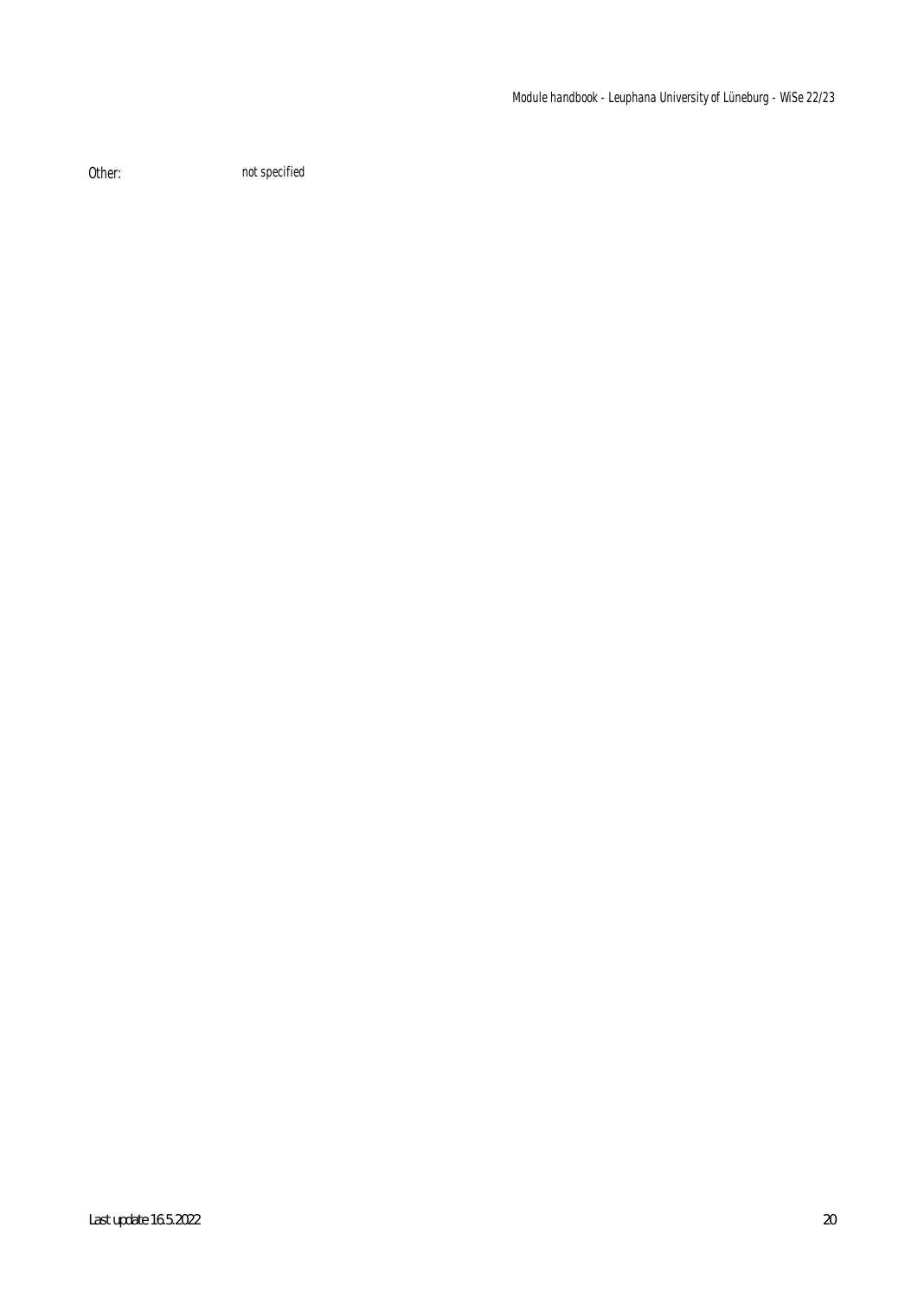| 82009000 / Ma-DS-10<br><b>Research Project</b><br><b>Research Project</b> |                                                                                                                                                                                                                                                                                                                                                                                                                                                                                                                            |
|---------------------------------------------------------------------------|----------------------------------------------------------------------------------------------------------------------------------------------------------------------------------------------------------------------------------------------------------------------------------------------------------------------------------------------------------------------------------------------------------------------------------------------------------------------------------------------------------------------------|
| Module coordinator:                                                       | Prof. Dr. Ulf Brefeld                                                                                                                                                                                                                                                                                                                                                                                                                                                                                                      |
| Full-time teaching staff<br>of this module:                               | Prof. Dr. Ulf Brefeld, Prof. Dr. Paul Drews, Prof. Dr. rer. nat. Burkhardt Funk, Prof. Dr. rer. nat. Jürgen Jacobs, Prof. Dr. rer.<br>nat. Peter Niemeyer, Prof. Dr. Henrik von Wehrden                                                                                                                                                                                                                                                                                                                                    |
| Courses to be attended:                                                   | 1 seminar (2 contact hours)                                                                                                                                                                                                                                                                                                                                                                                                                                                                                                |
| This module is assigned<br>to the following fields:                       | Masterprogramm Management (M.A./M.Sc.): Management & Data Science (3. Semester)                                                                                                                                                                                                                                                                                                                                                                                                                                            |
| Content:                                                                  | Under guided instruction, students will elaborate on a research question or a question from the field of practice.                                                                                                                                                                                                                                                                                                                                                                                                         |
| Professional competence:                                                  | Depending on the subject of the Research Project.<br>The students learn how to deal analytically with the subject of a specific research project and to understand the scientific<br>basics of their subject area. The focus is set on the critical analysis of the subject. Hence, the students gain competence<br>to transfer knowledge to new research questions and to transfer scientific results from the field of practice to other<br>research questions.                                                          |
|                                                                           | Methodological competence:<br>Research ability, planning and project management competence, consultation expertise, methodological skills, structure<br>of scientific publications. The students train effective progress planning and the respective techniques. They are able to<br>collect relevant information, evaluate and interpret these, deduce decisions from it and create further learning processes.<br>Moreover, students present their intermediate and final results with the help of audiovisual systems. |
| Personal competence:                                                      | Ability to work in a team, to deal with conflicts, to lead a group and manage projects, to moderate meetings.<br>The students learn how to advocate their own objectives and to follow an agenda without ignoring the interests of others.<br>They take over responsibility in their project team. Hence, they train to formulate and defend argumentatively their point<br>of view or their problem-solving approach.                                                                                                     |
| Teaching and learning<br>rormats:                                         | A lot of hands-on data science/machine learning, weekly feedback rounds, mile stone presentations, producing a written<br>report                                                                                                                                                                                                                                                                                                                                                                                           |
| Options of examinations:                                                  | Kombinierte wissenschaftliche Arbeit                                                                                                                                                                                                                                                                                                                                                                                                                                                                                       |
| Information on<br>coursework and<br>assessments:                          | 1 combined examination                                                                                                                                                                                                                                                                                                                                                                                                                                                                                                     |
| Number of teaching/<br>learning hours:                                    | Hours of attendance of course(s) of module: 28 Hours<br>Preparation and follow-up of course(s): 56 Hours<br>Performing coursework, if required: 0 Hours<br>Assessment: preparation and examination(s): 66 Hours<br>Entire workload: 150 Hours                                                                                                                                                                                                                                                                              |
| Credit points:                                                            | 5                                                                                                                                                                                                                                                                                                                                                                                                                                                                                                                          |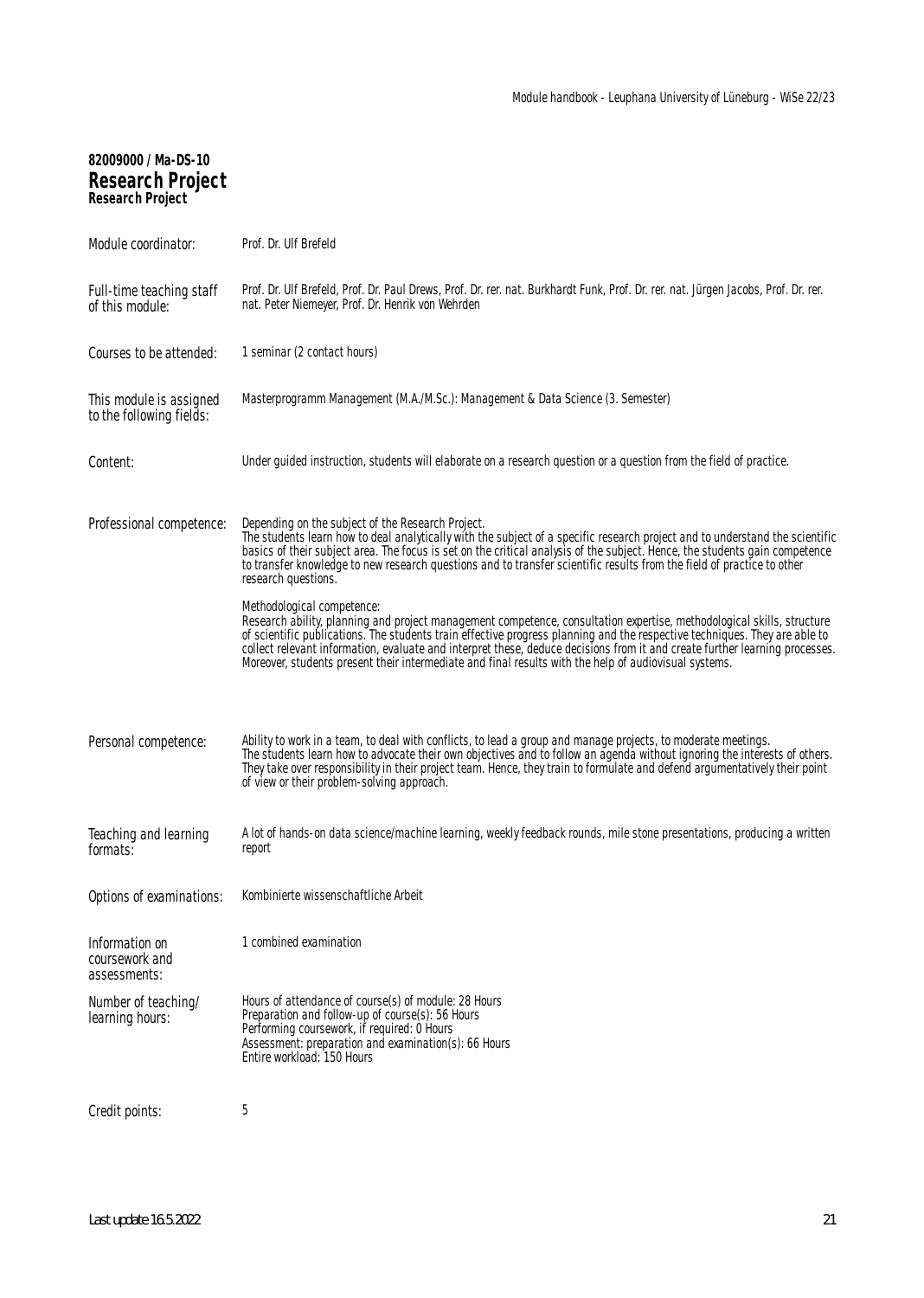Duration and frequency of offer: Duration: 1 semester Frequency: once a year, in the winter term

Recommended prior knowledge:

not specified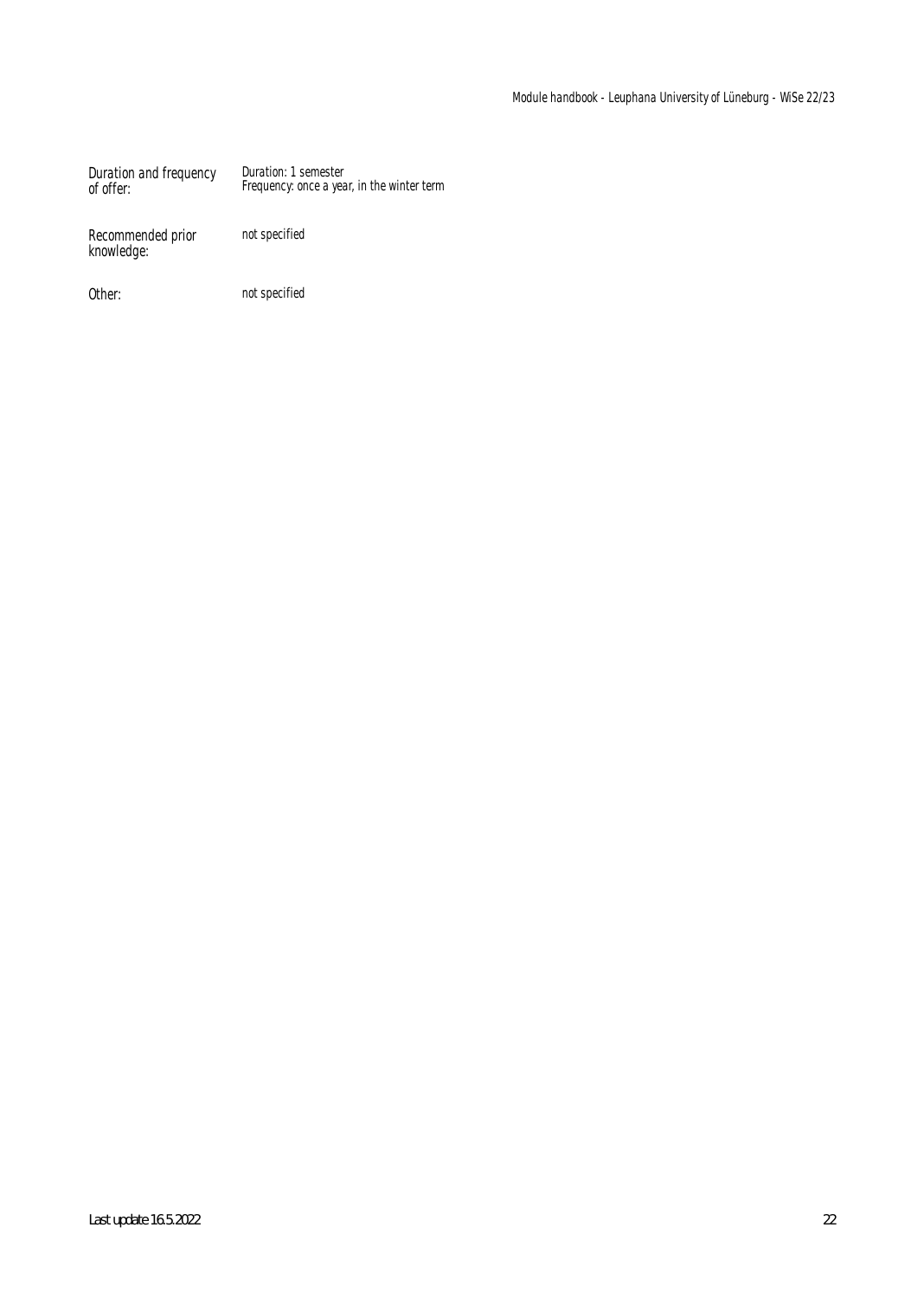### **82011000 / Ma-DS-11b Special Topics in Data Science Special Topics in Data Science**

| Module coordinator:                                 | Prof. Dr. Lin Xie                                                                                                                                                                                                                                                                                                                                                                                                                                                    |
|-----------------------------------------------------|----------------------------------------------------------------------------------------------------------------------------------------------------------------------------------------------------------------------------------------------------------------------------------------------------------------------------------------------------------------------------------------------------------------------------------------------------------------------|
| Full-time teaching staff<br>of this module:         | Prof. Dr. Paul Drews, Prof. Dr. rer. nat. Burkhardt Funk, Prof. Dr. rer. nat. Jürgen Jacobs, Prof. Dr. rer. nat. Peter Niemeyer,<br>Prof. Dr. Lin Xie                                                                                                                                                                                                                                                                                                                |
| Courses to be attended:                             | 1 lecture (2 contact hours)                                                                                                                                                                                                                                                                                                                                                                                                                                          |
| This module is assigned<br>to the following fields: | Masterprogramm Management (M.A./M.Sc.): Management & Data Science (3. Semester)                                                                                                                                                                                                                                                                                                                                                                                      |
| Content:                                            | This module deals with methods of data science in a specific application context (e.g. Geo Information, Semantic Web,<br>Social Media Platforms, Recommender Systems, Online Marketing, e-health).                                                                                                                                                                                                                                                                   |
| Professional competence:                            | Depending on the respective topic and context of application.<br>The students learn to adapt data science technologies and methods to questions allocated in the respective context of<br>application. In the course of this process, the critical reflection is focus on. Students learn how to apply data science<br>technologies and methods to new research questions and how to transfer research results to further questions within the<br>field of practice. |
| Personal competence:                                | The students are able to collect relevant information, evaluate and interpret these, deduce decisions from it and create<br>further learning processes. Moreover, students present their intermediate and final results with the help of audiovisual<br>systems.                                                                                                                                                                                                     |
| Teaching and learning<br>formats:                   | lecture                                                                                                                                                                                                                                                                                                                                                                                                                                                              |
| Options of examinations:                            | Kombinierte wissenschaftliche Arbeit                                                                                                                                                                                                                                                                                                                                                                                                                                 |
| Information on<br>coursework and<br>assessments:    | 1 combined examination                                                                                                                                                                                                                                                                                                                                                                                                                                               |
| Number of teaching/<br>learning hours:              | Hours of attendance of course(s) of module: 28 Hours<br>Preparation and follow-up of course(s): 56 Hours<br>Performing coursework, if required: 0 Hours<br>Assessment: preparation and examination(s): 66 Hours<br>Entire workload: 150 Hours                                                                                                                                                                                                                        |
| Credit points:                                      | 5                                                                                                                                                                                                                                                                                                                                                                                                                                                                    |
| Duration and frequency<br>of offer:                 | Duration: 1 semester<br>Frequency: once a year, in the winter term                                                                                                                                                                                                                                                                                                                                                                                                   |
| Recommended prior<br>knowledge:                     | not specified                                                                                                                                                                                                                                                                                                                                                                                                                                                        |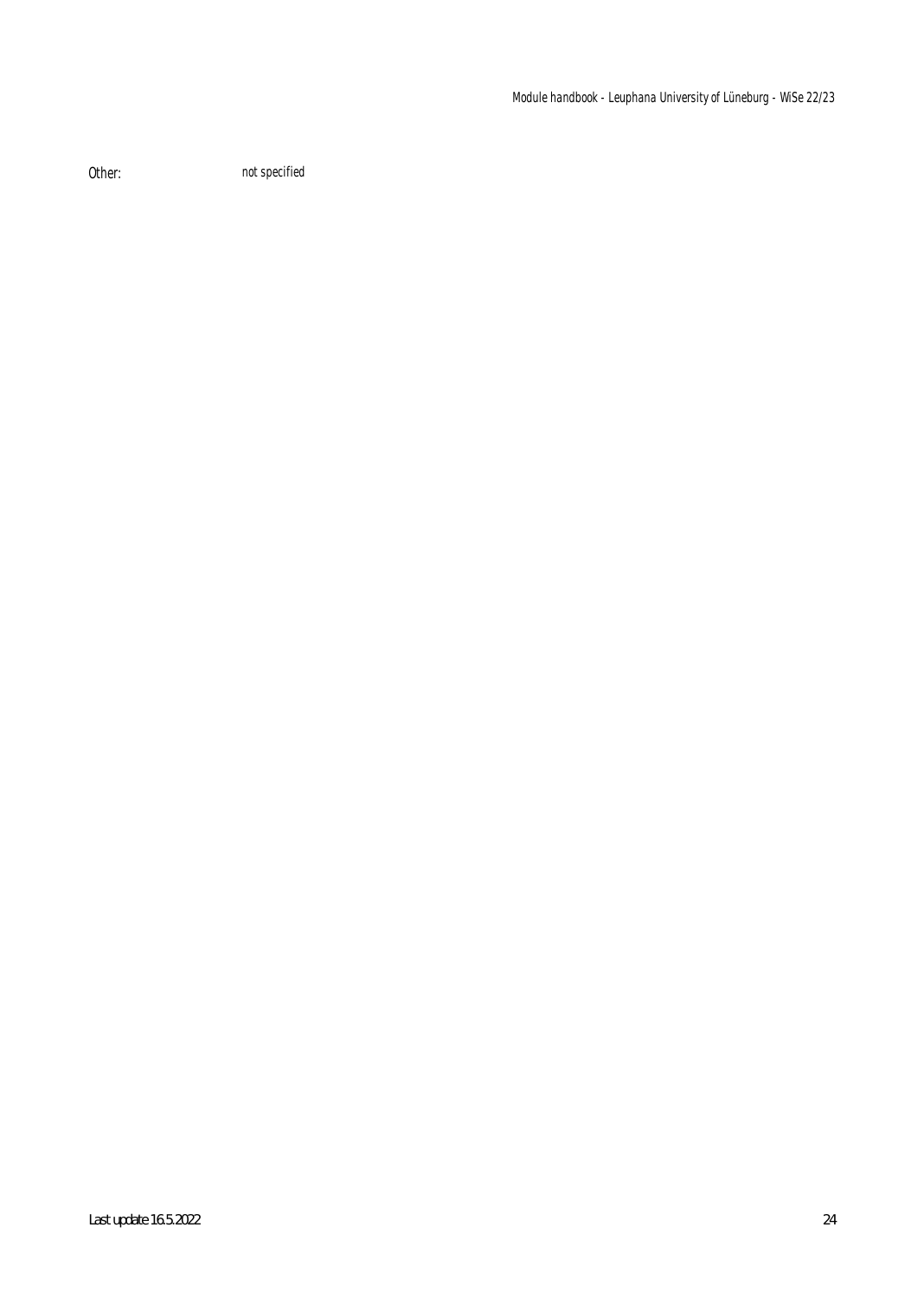# **82013000 / Ma-DS-5 Deep Learning Deep Learning**

| Module coordinator:                                 | Prof. Dr. Ulf Brefeld                                                                                                                                                                                                                                |
|-----------------------------------------------------|------------------------------------------------------------------------------------------------------------------------------------------------------------------------------------------------------------------------------------------------------|
| Full-time teaching staff<br>of this module:         | Prof. Dr. Ulf Brefeld                                                                                                                                                                                                                                |
| Courses to be attended:                             | 1 Lecture (2 CH)<br>and<br>1 Exercise (2 CH)                                                                                                                                                                                                         |
|                                                     | 1 Vorlesung (2 SWS)<br>und<br>1 Übung (2 SWS)                                                                                                                                                                                                        |
| This module is assigned<br>to the following fields: | Masterprogramm Management (M.A./M.Sc.): Management & Data Science (2. Semester)                                                                                                                                                                      |
| Content:                                            | This course deals with deep neural networks, perceptrons, multi-layer perceptrons, backpropa-gation, autoencoder, GANs,<br>LSTMs, deep rein-forcement learning, etc.                                                                                 |
|                                                     | Dieses Modul behandelt tiefe neuronale Netze, Perzeptrons, Multi-layer Perzeptrons, Backpropa-gation, Autoencoder,<br>GANs, LSTMs, Deep Rein-forcement Learning, usw.                                                                                |
| Professional competence:                            | Students learn about general information processing in neural networks on the example of selected models. They are able<br>to use and evaluate artificial neural networks and related approaches in a wide variety of applications.                  |
|                                                     | Studierende erwerben Kenntnisse in Bezug auf die allgemeine Informationsverarbeitung in neuronalen Netzen anhand von<br>ausgewählten Modellen. Sie können diese und auch andere Methoden in verschiedensten Anwendungen einsetzen und<br>evaluieren. |
| Personal competence:                                | Students acquire knowledge about general information processing in neural networks on the example of selected models.<br>They can use and evaluate these models and related approaches in various applications.                                      |
|                                                     | Studierende erwerben Kenntnisse in Bezug auf die allgemeine Informationsverarbeitung in neuronalen Netzen anhand von<br>ausgewählten Modellen. Sie können diese und auch andere Methoden in verschiedensten Anwendungen einsetzen und<br>evaluieren. |
| Teaching and learning                               | lecture, exercise                                                                                                                                                                                                                                    |
| formats:                                            | Vorlesung, Übung                                                                                                                                                                                                                                     |
| Options of examinations:                            | Klausur (90 Minuten) ODER Kombinierte wissenschaftliche Arbeit                                                                                                                                                                                       |
| Information on<br>coursework and<br>assessments:    |                                                                                                                                                                                                                                                      |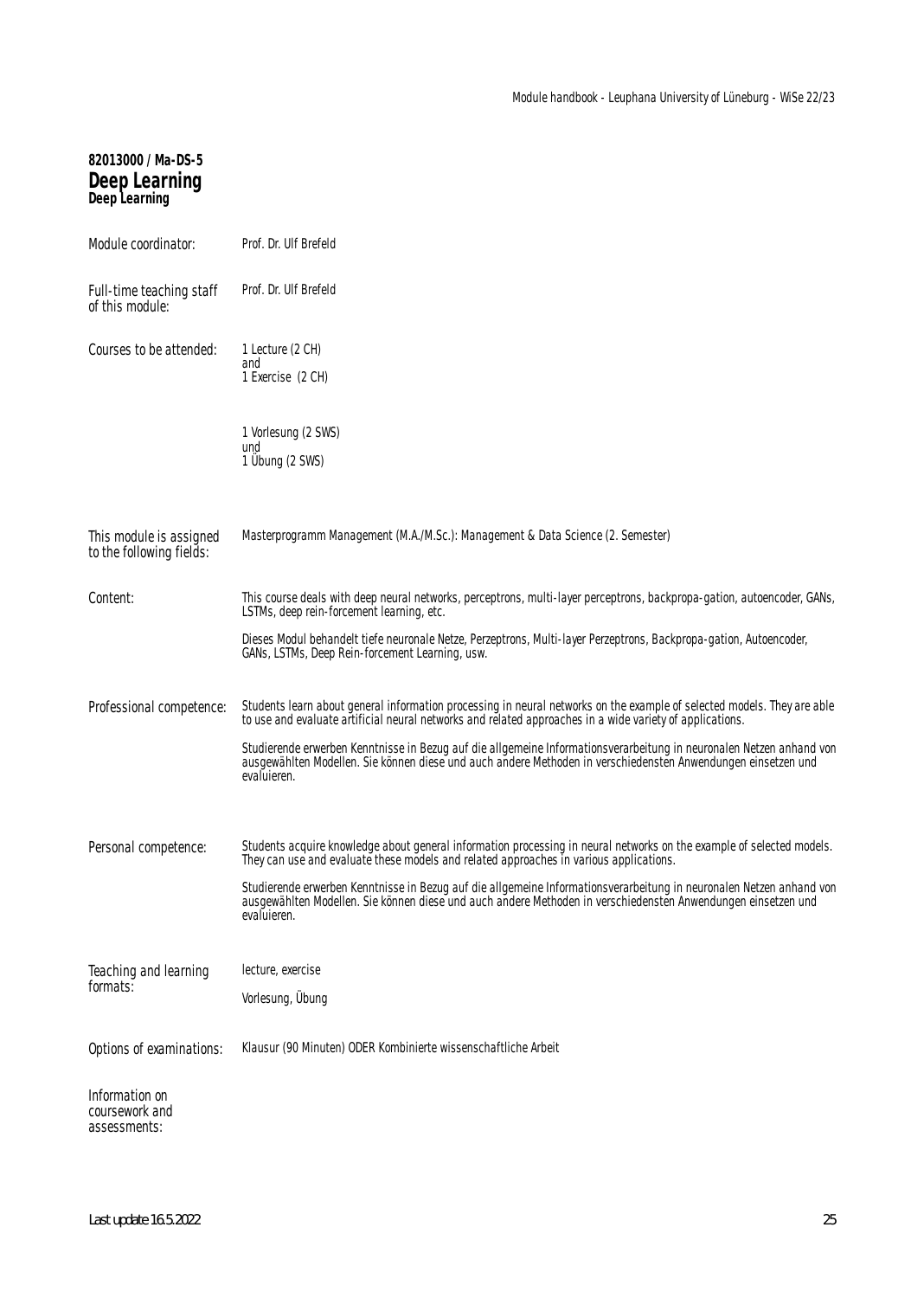| Number of teaching/<br>learning hours: | Hours of attendance of course(s) of module: 56 Hours<br>Preparation and follow-up of course(s): 28 Hours<br>Performing coursework, if required: 0 Hours<br>Assessment: preparation and examination(s): 66 Hours<br>Entire workload: 150 Hours |
|----------------------------------------|-----------------------------------------------------------------------------------------------------------------------------------------------------------------------------------------------------------------------------------------------|
| Credit points:                         | 5                                                                                                                                                                                                                                             |
| Duration and frequency<br>of offer:    | Dauer: 1 Semester<br>Häufigkeit: i.d.R. jährlich im Sommersemester                                                                                                                                                                            |

Recommended prior knowledge:

Other: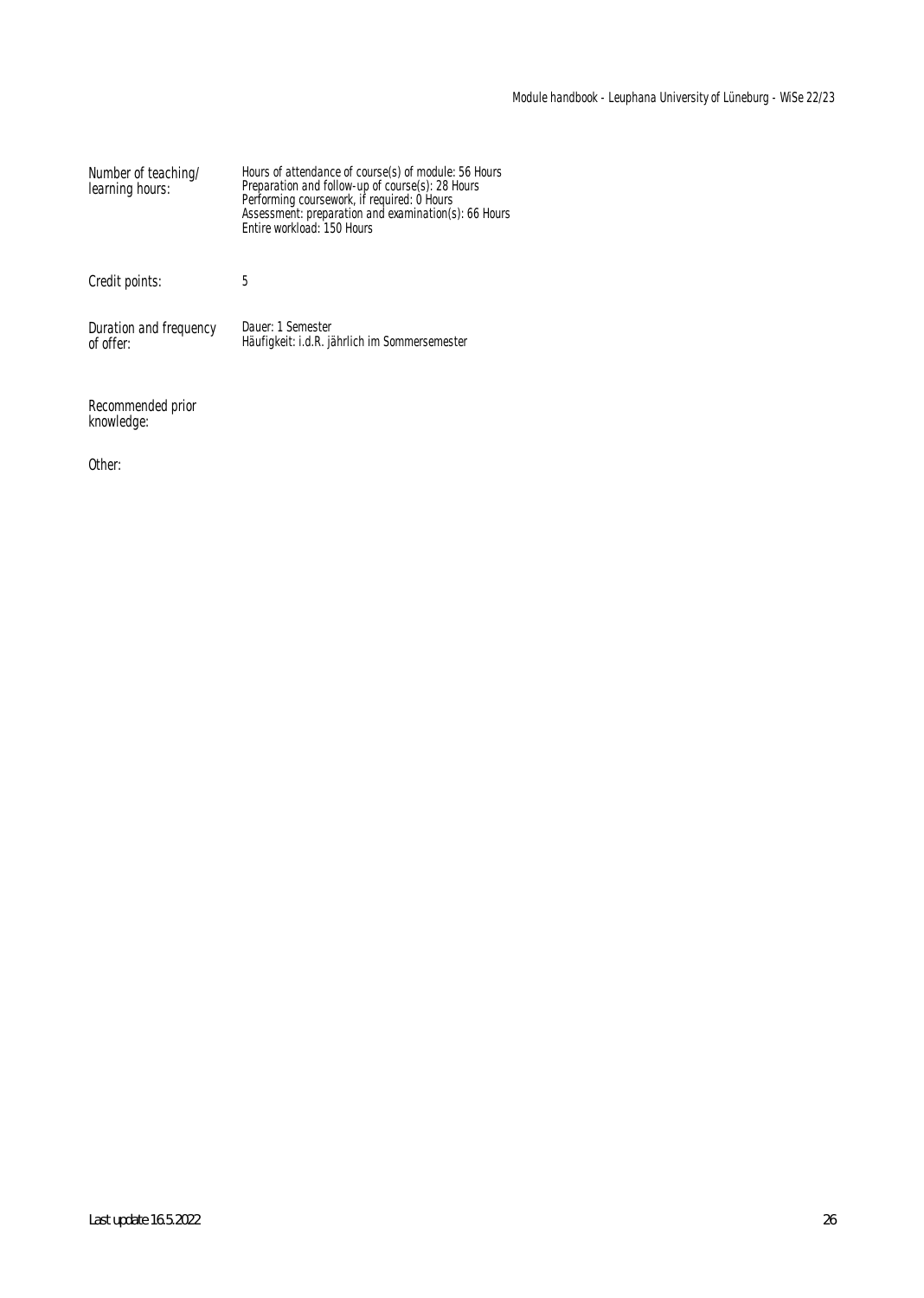#### **82004000 / Ma-DS-5 Storage and Mining of Massive Datasets Storage and Mining of Massive Datasets**

| Module coordinator:                                 | Prof. Dr. Ulf Brefeld                                                                                                                                                                                                                                                                                                          |
|-----------------------------------------------------|--------------------------------------------------------------------------------------------------------------------------------------------------------------------------------------------------------------------------------------------------------------------------------------------------------------------------------|
| Full-time teaching staff<br>of this module:         | Prof. Dr. Ulf Brefeld                                                                                                                                                                                                                                                                                                          |
| Courses to be attended:                             | 1 lecture (2 contact hours) and 1 exercise (2 contact hours)                                                                                                                                                                                                                                                                   |
| This module is assigned<br>to the following fields: | Masterprogramm Management (M.A./M.Sc.): Management & Data Science (2. Semester)                                                                                                                                                                                                                                                |
| Content:                                            | This module deals with data base concepts RDBMS and NoSQL, and their practical implementations; preprocessing,<br>reduction, analysis and mining of massive datasets; theory of MapReduce, typical applications and algorithms for<br>diverse applications, e.g. link analysis, analysis of item sets, mining of data streams. |
| Professional competence:                            | Professional knowledge:<br>Knowledge of different database concepts and of how to handle and analyse huge amounts of data.<br>Professional skills:<br>Evaluation of appropriate software tools and techniques, practical experiences in dealing with databases.                                                                |
| Personal competence:                                | The students evaluate current developments in the field of analysis and storage of big data regarding their potentials,<br>applications and risks. They are able to present and argue for their results.                                                                                                                       |
| Teaching and learning<br>formats:                   | not specified                                                                                                                                                                                                                                                                                                                  |
| Options of examinations:                            | Klausur (90 Minuten) ODER Kombinierte wissenschaftliche Arbeit                                                                                                                                                                                                                                                                 |
| Information on<br>coursework and<br>assessments:    | 1 written examination (90 min.) or 1 combined examination                                                                                                                                                                                                                                                                      |
| Number of teaching/<br>learning hours:              | Hours of attendance of course(s) of module: 56 Hours<br>Preparation and follow-up of course(s): 28 Hours                                                                                                                                                                                                                       |
|                                                     | Performing coursework, if required: 0 Hours<br>Assessment: preparation and examination(s): 66 Hours<br>Entire workload: 150 Hours                                                                                                                                                                                              |
| Credit points:                                      | 5                                                                                                                                                                                                                                                                                                                              |
| Duration and frequency<br>of offer:                 | Duration: 1 semester<br>Frequency: once a year, in the summer term                                                                                                                                                                                                                                                             |